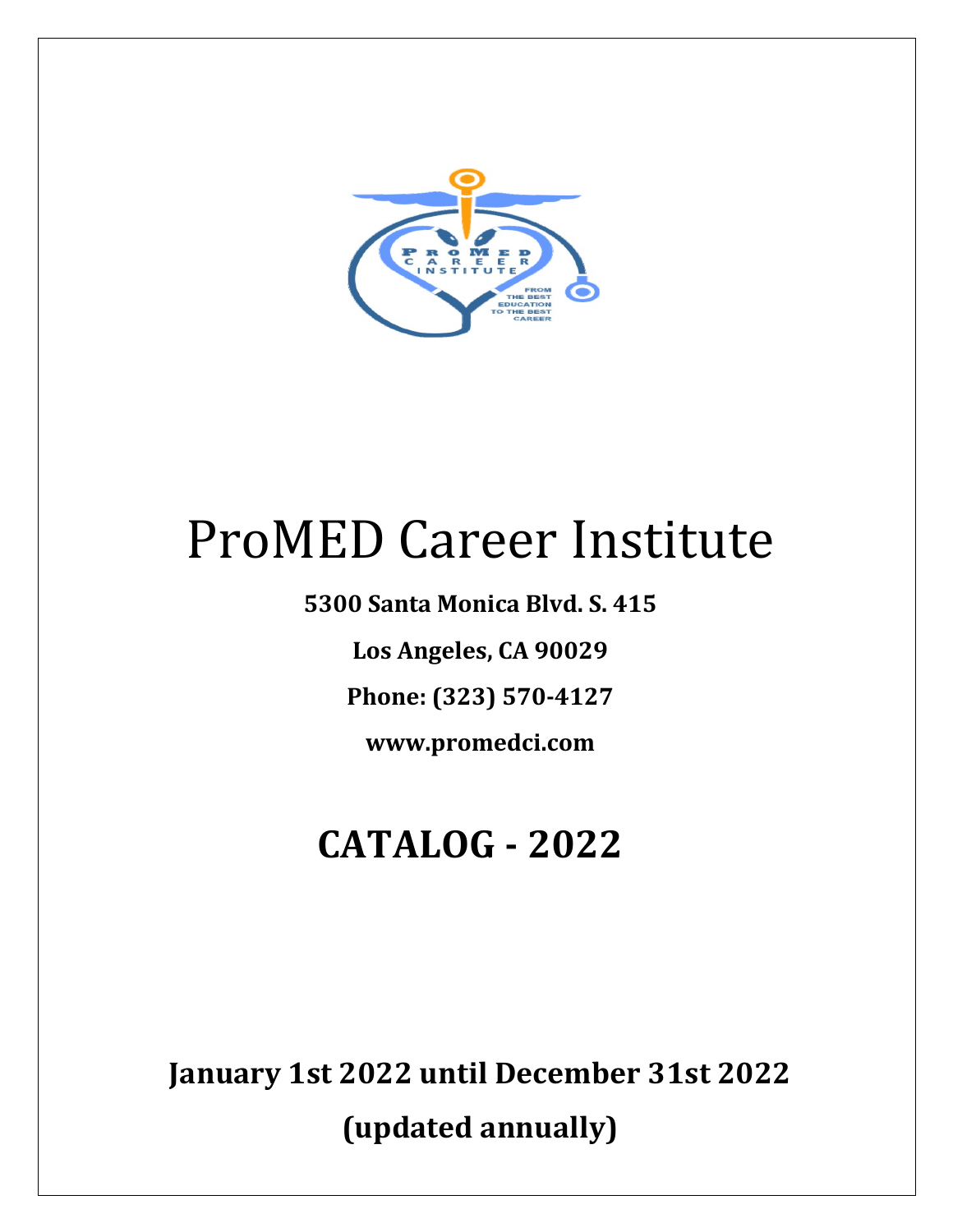### TABLE OF CONTENTS

| Notice concerning transferability of credits and credentials earned at our institution10 |  |
|------------------------------------------------------------------------------------------|--|
|                                                                                          |  |
|                                                                                          |  |
|                                                                                          |  |
|                                                                                          |  |
|                                                                                          |  |
|                                                                                          |  |
|                                                                                          |  |
|                                                                                          |  |
|                                                                                          |  |
|                                                                                          |  |
|                                                                                          |  |
|                                                                                          |  |
|                                                                                          |  |
|                                                                                          |  |
|                                                                                          |  |
|                                                                                          |  |
|                                                                                          |  |
|                                                                                          |  |
|                                                                                          |  |
|                                                                                          |  |
|                                                                                          |  |
|                                                                                          |  |
|                                                                                          |  |
|                                                                                          |  |
|                                                                                          |  |
|                                                                                          |  |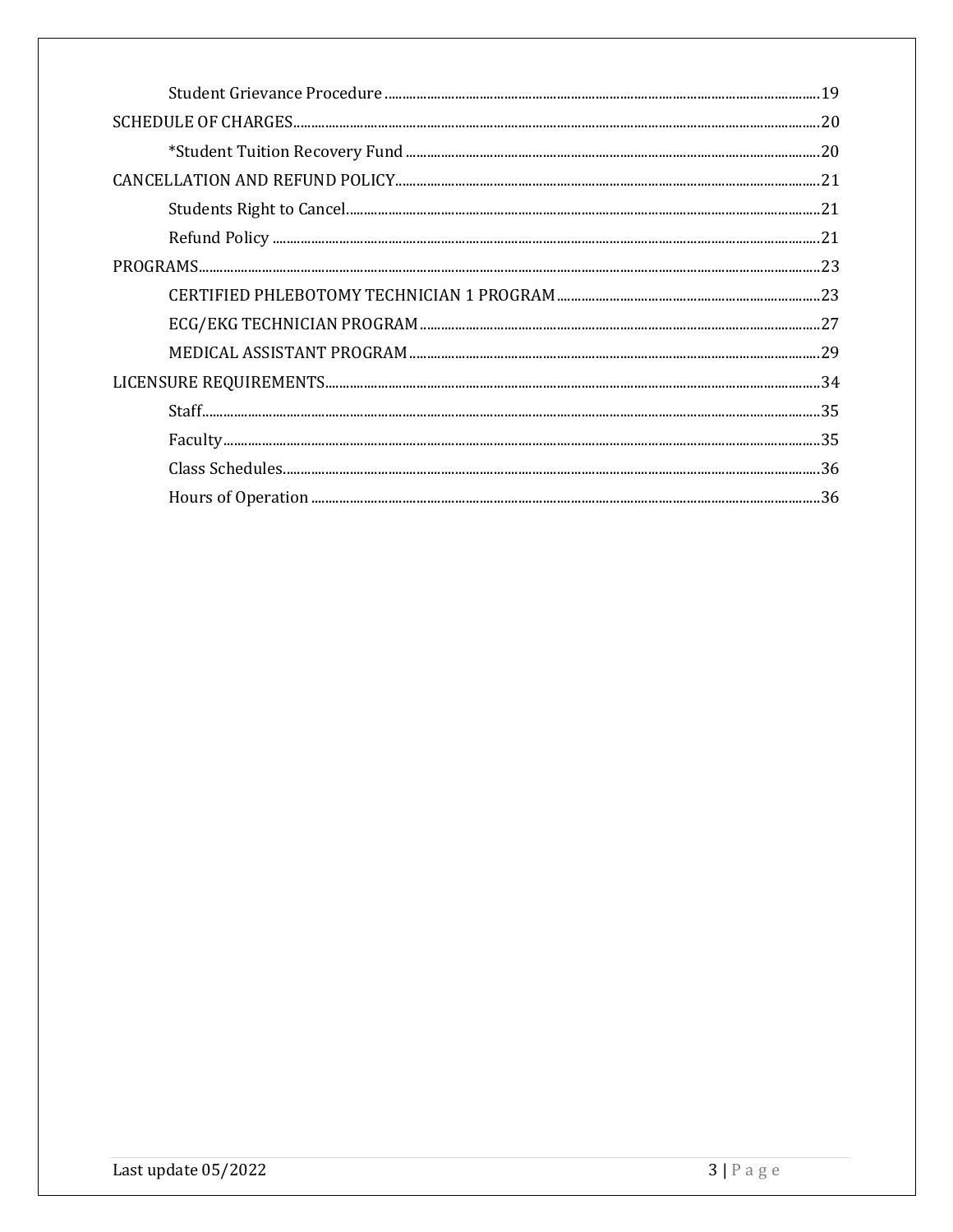### MISSION AND OBJECTIVE, EDUCATIONAL PHILOSOPHY

The mission of ProMED Career Institute is to provide a unique educational experience, helping each student grow professionally and personally, becoming highly skilled professionals and health care leaders and to respond to the needs of the community by educating students to perform professional and related procedures and prepare these students to perform competently as phlebotomists, ECG/EKG technicians and medical assistants upon program completion. It is ProMED Career Institute' goal to make our society a better place by providing a transformative life experience through empowering those who study with us to think and learn in progressive, innovative ways, including those we have not yet imagined.

#### **OBJECTIVES**

Programs are designed to provide students with:

- the technical skills needed to competently and safely collect and handle blood specimens from a variety of patients, front and back office functions and prepare students for healthcare field;
- the interpersonal skills needed to interact with others;
- the knowledge base needed to pass national certification exams. An introduction to health care professions with emphasis on clinical laboratory science.
- the ability to evaluate, analyze, and synthesize information to develop critical thinking and problem solving skills in a career environment.

#### EDUCATIONAL PHILOSOPHY

ProMED Career Institute is dedicated to provide trade and technical training relevant to the needs of the communities it serves. The school's educational philosophy is to:

- Offer technical programs so that students can achieve their career, educational, and personal goals;
- Provide training using actual on-the-job situations so graduates can have the skills and competencies needed for entry-level employment;
- Ensure only relevant equipment and materials are used in the training of students;
- Hire highly professional qualified instructors.
- Foster a love of life-long learning

#### CLASS AND FACILITIES INFORMATION

ProMED Career Institute is located at 5300 Santa Monica Blvd., Los Angeles, CA 90029 suite 415 on the fourth floor where all didactic class are held. Students will have hands-on training on modern medical equipment and informative lectures. Contact #323.570.4127; Website: www.promedci.com

School Catalog is available to prospective students in person and on our website www. promedci.com/bppe-disclosure/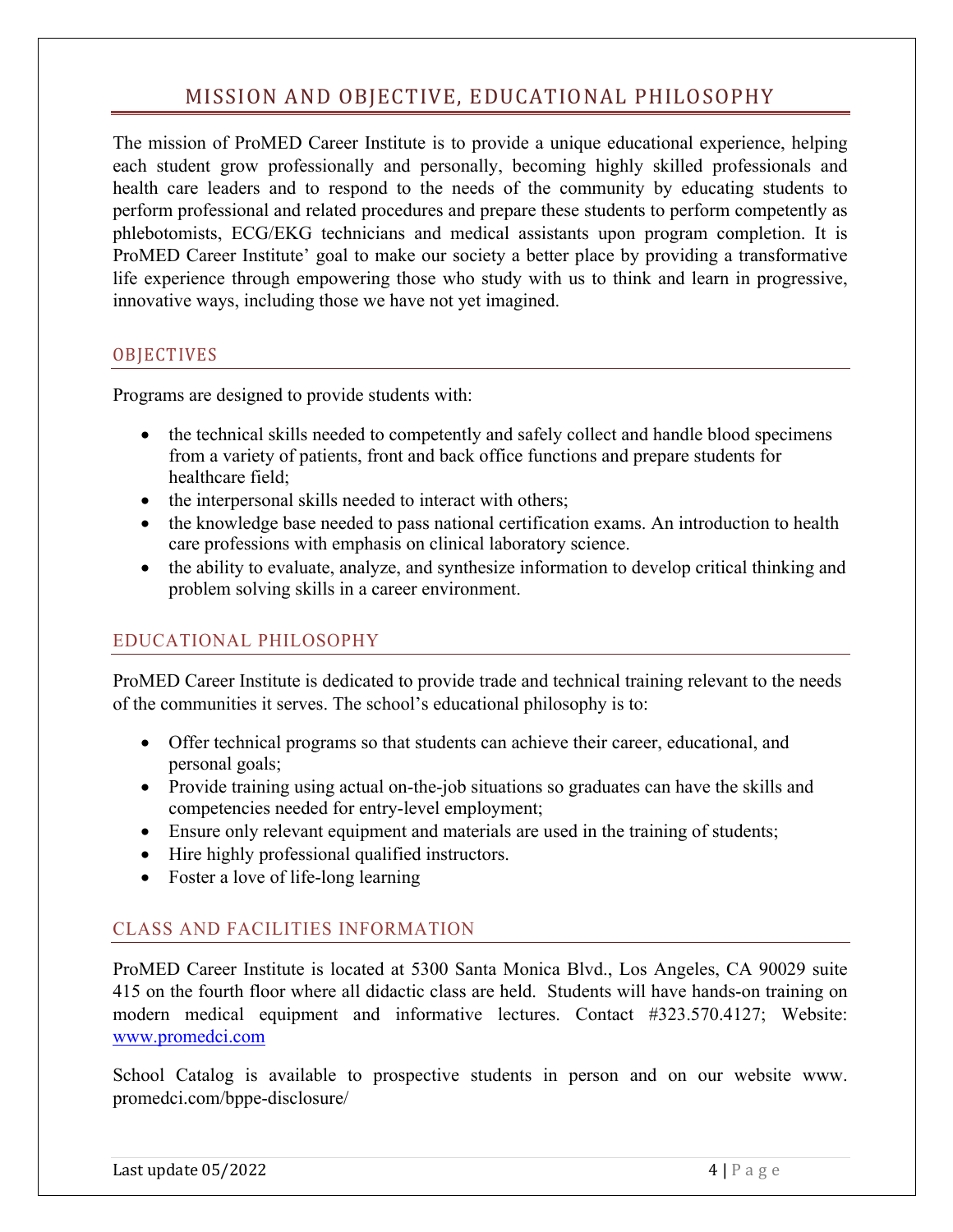Teaching labs for all medical programs contain workstations to augment the student's acclimation to patient care and other such needs that will be encountered in the professional setting. Students also have access to current study resources such as textbooks, handouts, flash cards to supplement their training. The facilities have adequate lighting and are air-conditioned. Students receive instruction on institute-owned equipment, hardware and software. Our lab provides an EKG machine, mannequins and the latest in nursing school technology. The facility and equipment used fully comply with all federal, state and local ordinances and regulations, including requirements for fire safety, building safety, handicapped access and health.

#### LEARNING RESOURCES

ProMED Career Institute has a resource center consisting of textbooks and periodicals providing information in the various allied health disciplines offered by the institution. The institute subscribes to the several periodicals. The resource center provides students with access to current publications. Student may sign out books or periodicals for a period of 2 weeks. Books may be renewed only twice. Students are limited to two (2) books to be checked out at one time. Students are held responsible for any book checked out on a check out card maintain by the institute.

#### NON-DISCRIMINATION POLICY

ProMED Career Institute is non-sectarian and does not discriminate with regard to race, creed, color, national origin, age, sex, disability or marital status in any of its academic program activities, employment practices, or admissions policies. This policy applies to hiring of all positions and admission of all students.

#### PROGRAMS OFFERED

ProMED Career Institute offers the following programs:

| <b>ECK/EKG Technician</b>                        | 50 clock hours  |
|--------------------------------------------------|-----------------|
| Certified Phlebotomy Technician 1 88 clock hours |                 |
| <b>Medical Assistant</b>                         | 720 clock hours |

#### PAYMENT POLICY

ProMED Career Institute is not approved to participate in the Federal or State Student Aid programs. The school does not participate in any state or federal financial aid programs. At the school's discretion, installment payments may also be arranged. Students assume the responsibility for payment of the tuition costs in full, through direct payment. No interest is charged. All financial arrangements must be made before the beginning of classes. The school will contact students who are delinquent in paying tuition and fees. They will then be counseled and encouraged to make specific arrangements with the school in order to remove their delinquency and remain in good financial standing. The School accepts payment for tuition, books, equipment and other fees through cash payment, VISA, MasterCard, or personal or third party checks and money order.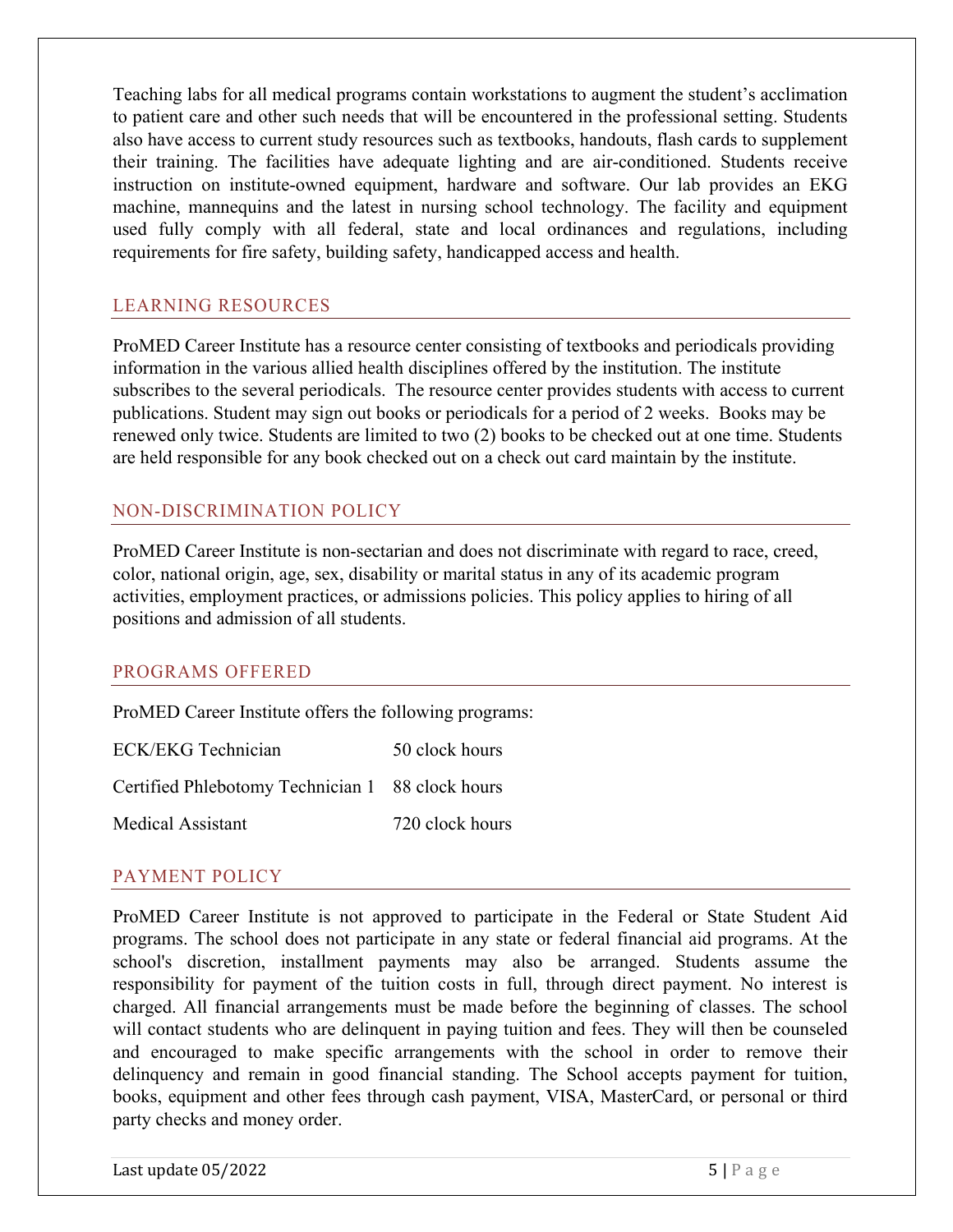#### DISCLOSURE STATEMENTS

ProMED Career Institute is a private postsecondary institute approved to operate by the Bureau for Private Postsecondary Education. Approval to operate signifies that an institution is in compliance with the minimum standards set forth in the California Private Postsecondary Education Act of 2009 (as amended) and Division 7.5 of Title 5 of the California Code of Regulations.

The School Director is responsible for monitoring new policies and procedures and maintaining the school in compliance with the California Private Postsecondary Education Act of 2009.

**A student or any member of the public may file a complaint about this institution with the Bureau for Private Postsecondary Education by calling (888-370-7589) or by completing a complaint form, which can be obtained on the Bureau's Internet Web site** (www.bppe.ca.gov).

**5 CCR §76215(a)** "The State of California established the Student Tuition Recovery Fund (STRF) to relieve or mitigate economic loss suffered by a student in an educational program at a qualifying institution, who is or was a California resident while enrolled, or was enrolled in a residency program, if the student enrolled in the institution, prepaid tuition, and suffered an economic loss. Unless relieved of the obligation to do so, you must pay the state-imposed assessment for the STRF, or it must be paid on your behalf, if you are a student in an educational program, who is a California resident, or are enrolled in a residency program, and prepay all or part of your tuition.

You are not eligible for protection from the STRF and you are not required to pay the STRF assessment, if you are not a California resident, or are not enrolled in a residency program."

**5 CCR §76215(b)** In addition to the statement required under subdivision (a) of this section, a qualifying institution shall include the following statement in its school catalog:

"It is important that you keep copies of your enrollment agreement, financial aid documents, receipts, or any other information that documents the amount paid to the school. Questions regarding the STRF may be directed to the Bureau for Private Postsecondary Education, 2535 Capitol Oaks Drive, Suite 400, Sacramento, CA 95833, (916) 431-6959 or (888) 370-7589.

To be eligible for STRF, you must be a California resident or are enrolled in a residency program, prepaid tuition, paid or deemed to have paid the STRF assessment, and suffered an economic loss as a result of any of the following:

- 1. The institution, a location of the institution, or an educational program offered by the institution was closed or discontinued, and you did not choose to participate in a teach-out plan approved by the Bureau or did not complete a chosen teach-out plan approved by the Bureau.
- 2. You were enrolled at an institution or a location of the institution within the 120 day period before the closure of the institution or location of the institution, or were enrolled in an educational program within the 120 day period before the program was discontinued.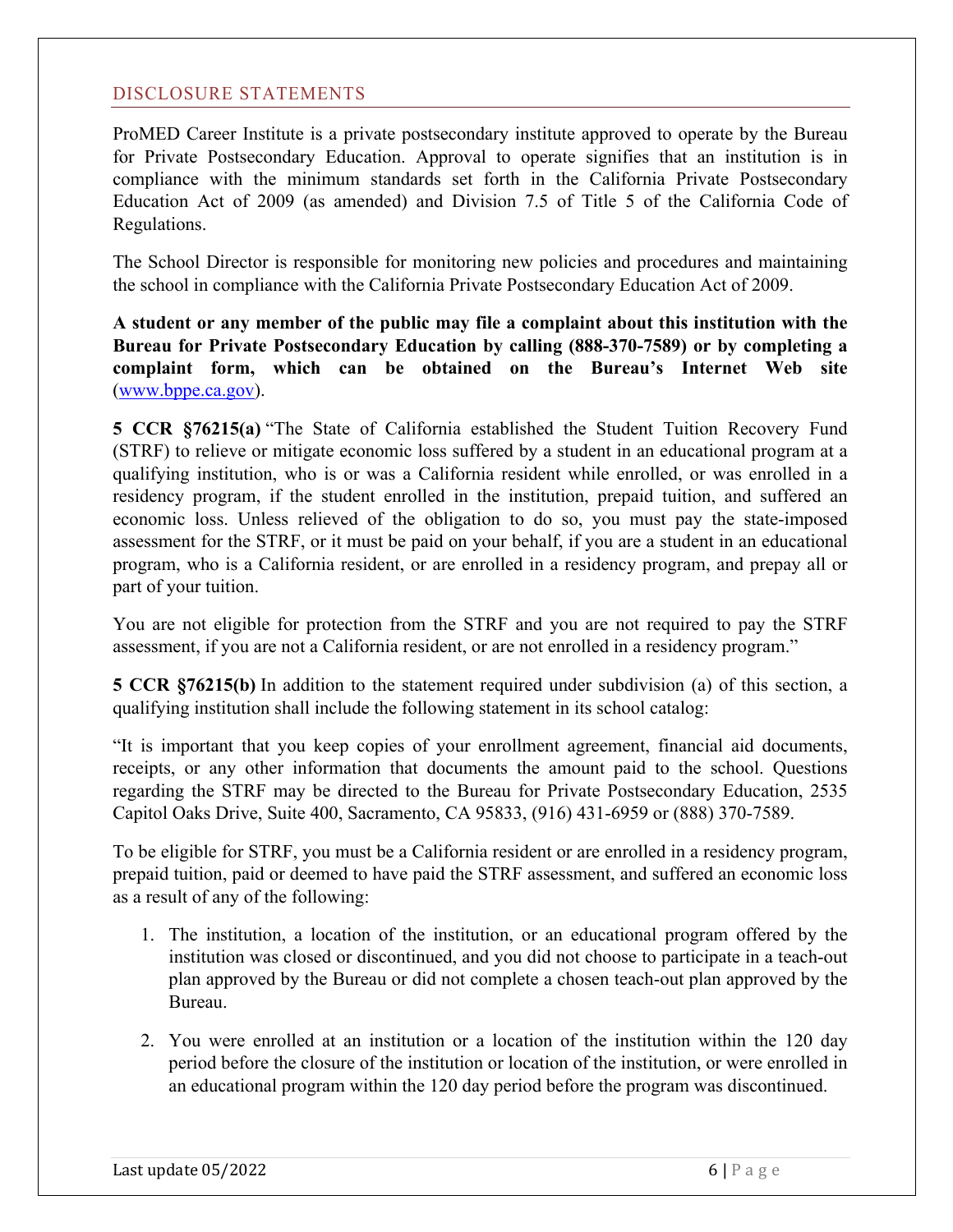- 3. You were enrolled at an institution or a location of the institution more than 120 days before the closure of the institution or location of the institution, in an educational program offered by the institution as to which the Bureau determined there was a significant decline in the quality or value of the program more than 120 days before closure.
- 4. The institution has been ordered to pay a refund by the Bureau but has failed to do so.
- 5. The institution has failed to pay or reimburse loan proceeds under a federal student loan program as required by law, or has failed to pay or reimburse proceeds received by the institution in excess of tuition and other costs.
- 6. You have been awarded restitution, a refund, or other monetary award by an arbitrator or court, based on a violation of this chapter by an institution or representative of an institution, but have been unable to collect the award from the institution.
- 7. You sought legal counsel that resulted in the cancellation of one or more of your student loans and have an invoice for services rendered and evidence of the cancellation of the student loan or loans.

To qualify for STRF reimbursement, the application must be received within four (4) years from the date of the action or event that made the student eligible for recovery from STRF.

A student whose loan is revived by a loan holder or debt collector after a period of noncollection may, at any time, file a written application for recovery from STRF for the debt that would have otherwise been eligible for recovery. If it has been more than four (4) years since the action or event that made the student eligible, the student must have filed a written application for recovery within the original four (4) year period, unless the period has been extended by another act of law.

However, no claim can be paid to any student without a social security number or a taxpayer identification number."

Ed. Code §94909(a) Except as provided in subdivision (d), prior to enrollment, an institution shall provide a prospective student, either in writing or electronically, with a school catalog containing, at a minimum, all of the following:

(3) (A) "Any questions a student may have regarding this catalog that have not been satisfactorily answered by the institution may be directed to the Bureau for Private Postsecondary Education at 1747 N. Market Blvd., Ste. 225, Sacramento, CA 95834; P. O. Box 980818, West Sacramento, CA 95798-0818; www.bppe.ca.gov, toll-free telephone number (888) 370-7589; (916)-574-8900 or by fax (916) 263-1897.

Ed. Code §94909(a) Prior to enrollment, an institution shall provide a prospective student, either in writing or electronically, with a school catalog containing, at a minimum, all of the following:

(3) (B) "As a prospective student, you are encouraged to review this catalog prior to signing an enrollment agreement. You are also encouraged to review the School Performance Fact Sheet, which must be provided to you prior to signing an enrollment agreement."

Ed. Code §94909(a) Prior to enrollment, an institution shall provide a prospective student, either in writing or electronically, with a school catalog containing, at a minimum, all of the following: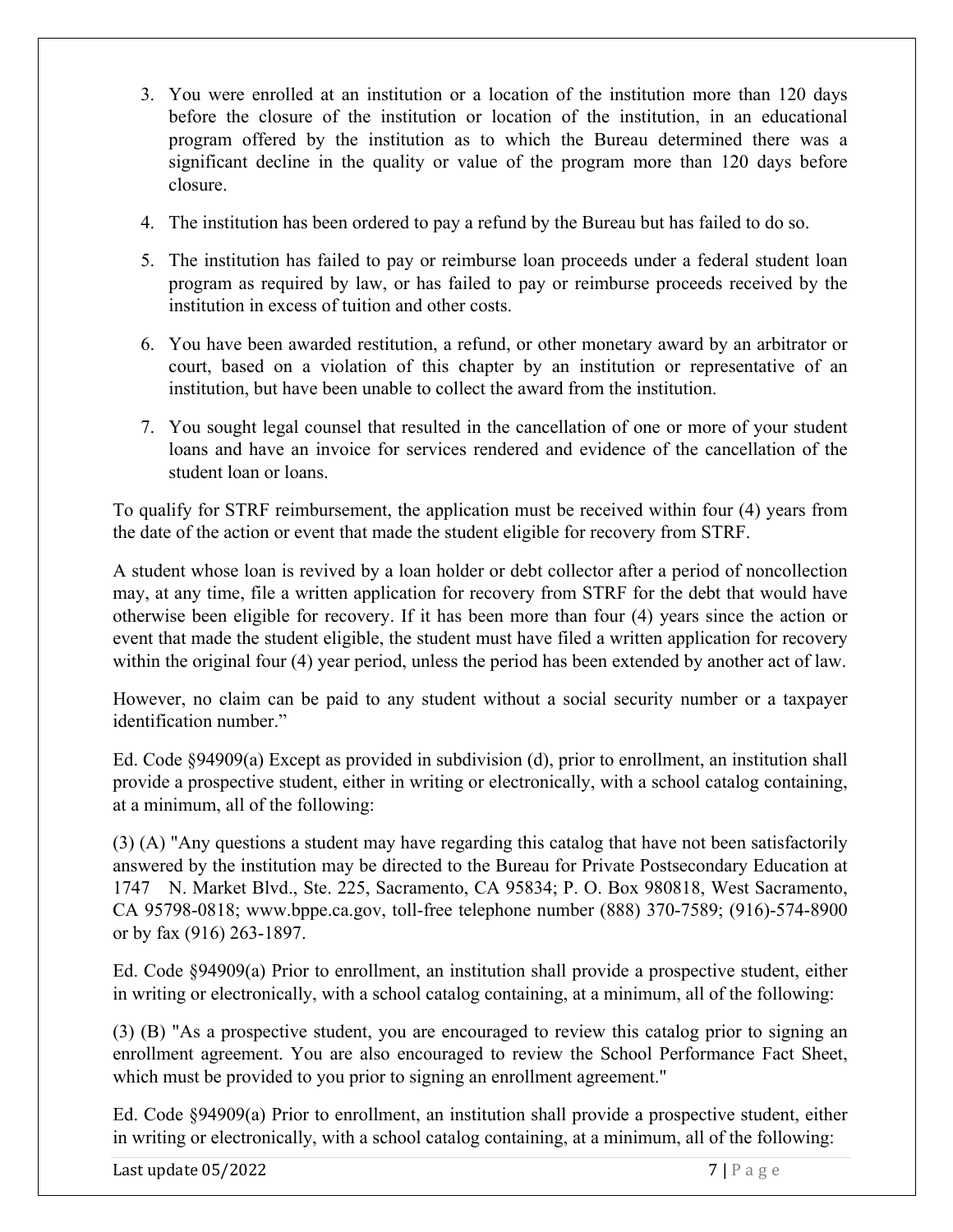(3) (C) "A student or any member of the public may file a complaint about this institution with the Bureau for Private Postsecondary Education by calling (888) 370-7589 toll-free or by completing a complaint form, which can be obtained on the bureau's internet web site www.bppe.ca.gov."

§94909 (8) (B) Cancellation policy: student has the right to cancel the enrollment agreement and obtain a refund of charges paid through attendance at the first class session, or the seventh day after enrollment, whichever is later. A notice of cancellation shall be in writing, and that a withdrawal may be effectuated by the student's written notice or by the student's conduct, including, but not necessarily limited to, a student's lack of attendance.

(c) The institution will also provide a pro rata refund of paid for institutional charges to students who have completed 60 percent or less of the period of attendance.

(d) Institutions shall refund 100 percent of the amount paid for institutional charges, less a reasonable deposit or application fee not to exceed two hundred fifty dollars (\$200), if notice of cancellation is made through attendance at the first class session, or the seventh day after enrollment, whichever is later.

School will refund 100% of all charges (including textbooks, uniforms, etc, that becomes "student property") to the student if they exercise their Right to Cancel. The Right to Cancel period is the first class session, or the seventh day after enrollment, whichever is later.

ProMED Career Institute is not accredited by an accrediting agency recognized by the United States Department of Education and students are not eligible for Federal or State Student Aid programs.

The reason ProMED Career Institute is unaccredited is that it is a new institution and will not qualify for accreditation until has been operating for at least two years.

A student enrolled in an unaccredited institution is not eligible for federal financial aid.

ProMED Career Institute is not approved to participate in the Federal or State Student Aid programs.

ProMED Career Institute does not offer loan programs.

ProMED Career Institute does not have a pending petition in bankruptcy, and is not operating as a debtor in possession, has not filed a petition within the preceding five years, or has not had a petition in bankruptcy filed against it within the preceding five years that resulted in reorganization under Chapter 11 of the United States Bankruptcy Code (11 U.S.C. Sec. 1101 et seq.).

ProMED Career Institute does not recognize acquired life experience as a consideration for enrollment or granting credit towards any programs.

ProMED Career Institute does not accept hours or credits through challenge examinations, achievement test or experiential learning.

ProMED Career Institute does not have an articulation agreement or transfer agreement with any other school or university.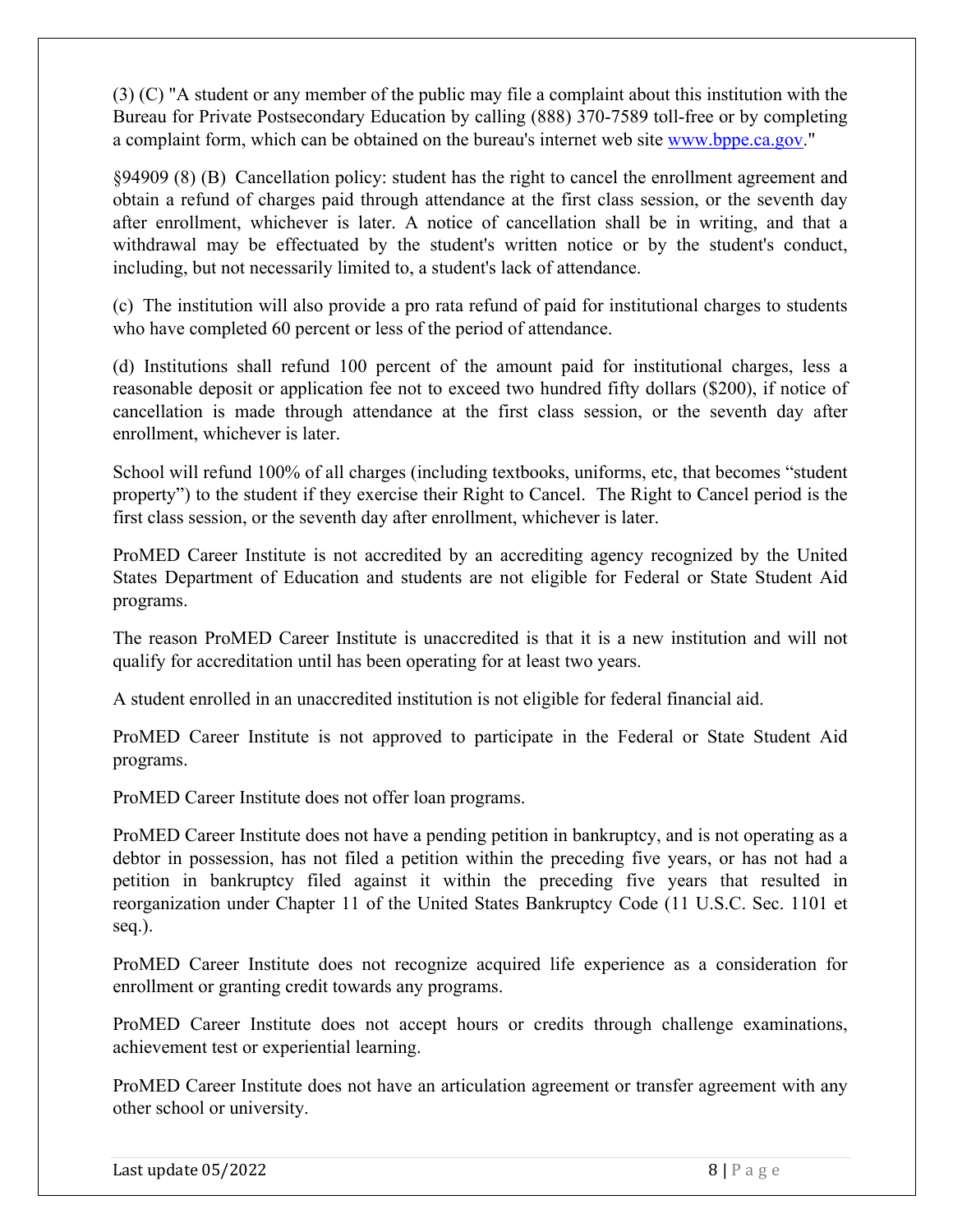ProMED Career Institute does not offer distance education courses.

If student obtains a loan to pay for an educational program, the student will have the responsibility of repay the full amount of the loan plus interest, less the amount of any refund, and that, if the student receives federal student financial aid funds, the student is entitled to a refund of the money not paid from federal student financial aid program funds.

ProMED Career Institute does not admit students from other countries and does not provide visa services or English language services to prospective students and will not vouch for a student's status.

ProMED Career Institute does not offer English as a Second Language.

ProMED Career Institute students are required to speak English when an instructional setting necessitates the use of English for educational or communication purposes. All classes are taught in English.

English language proficiency is documented by the admission interview and receipt of prior education documentation or the successfully completion of the ability to benefit test as stated in the admission process.

As a prospective student, you are encouraged to review this catalog prior to signing an enrollment agreement. You are also encouraged to review the School Performance Fact Sheet, which must be provided to you prior to signing an enrollment agreement.

It is the policy of the ProMED Career Institute institution to update the CATALOG annually and always provide a copy of the latest catalog either in writing or electronically on the institution's website to all prospective students. ProMED Career Institute provides school Catalog to all prospective students and any interested person.

The catalog is updated at least once a year or whenever charges to policies take place.

Prior to signing an enrollment agreement, you must be given this catalog and a School Performance Fact Sheet, which you are encouraged to review prior to signing any agreement with the institution. These documents contain important policies and performance data for this institution. This institution is required to have you sign and date the information included in the School Performance Fact Sheet relating to completion rates, placement rates, license examination passage rates, and salaries or wages, prior to signing an enrollment agreement.

Any questions a student may have regarding this catalog that have not been satisfactorily answered by the institution may be directed to the Bureau for Private Postsecondary Education at 2535 Capitol Oaks Drive, Suite 400, Sacramento, CA 95833, www.bppe.ca.gov, toll-free telephone number (888) 370-7589 or by fax (916) 263-1897.

ProMED Career Institute does not have, under its control or ownership, and is not affiliated with any dormitory or housing facilities. ProMED Career Institute has no responsibility to find or assist a student in finding housing.

ProMED Career Institute does not provide housing assistance services to the students.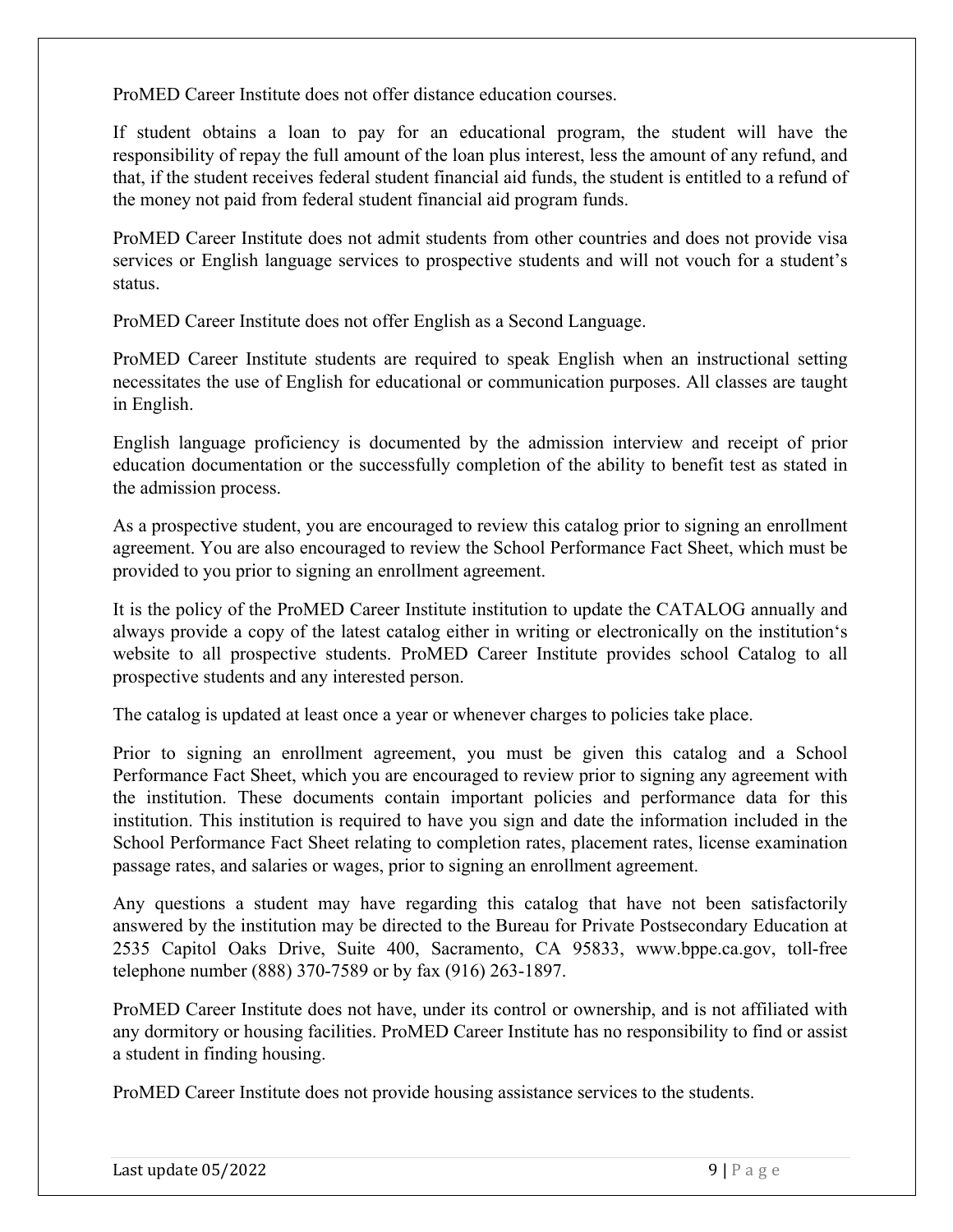The average cost for a room or apartment rental varying from between \$1,200 for a room per month to \$3,250 per month for a 2 bedroom apartment. Students will find rental information on Craig's List at https://santamonica.craigslist.org/search/eby/apa

#### NOTICE CONCERNING TRANSFERABILITY OF CREDITS AND CREDENTIALS EARNED AT OUR INSTITUTION

The transferability of credits a student earns at ProMED Career Institute is at the complete discretion of the institution to which the student may seek to transfer. Acceptance of the certificate a student earns in the ECK/EKG Technician, Certified Phlebotomy Technician 1, and Medical Assistant program is also at the complete discretion of the institution to which the student may seek to transfer. If the certificate that earned at ProMED Career Institute is not accepted at the institution to which a student seeks to transfer, the student may be required to repeat some or all of his or her coursework at that institution. For this reason, students should make certain that their attendance at this institution will meet their educational goals. This may include contacting an institution to which a student may seek to transfer after attending ProMED Career Institute, in order to determine if credits or a certificate will transfer.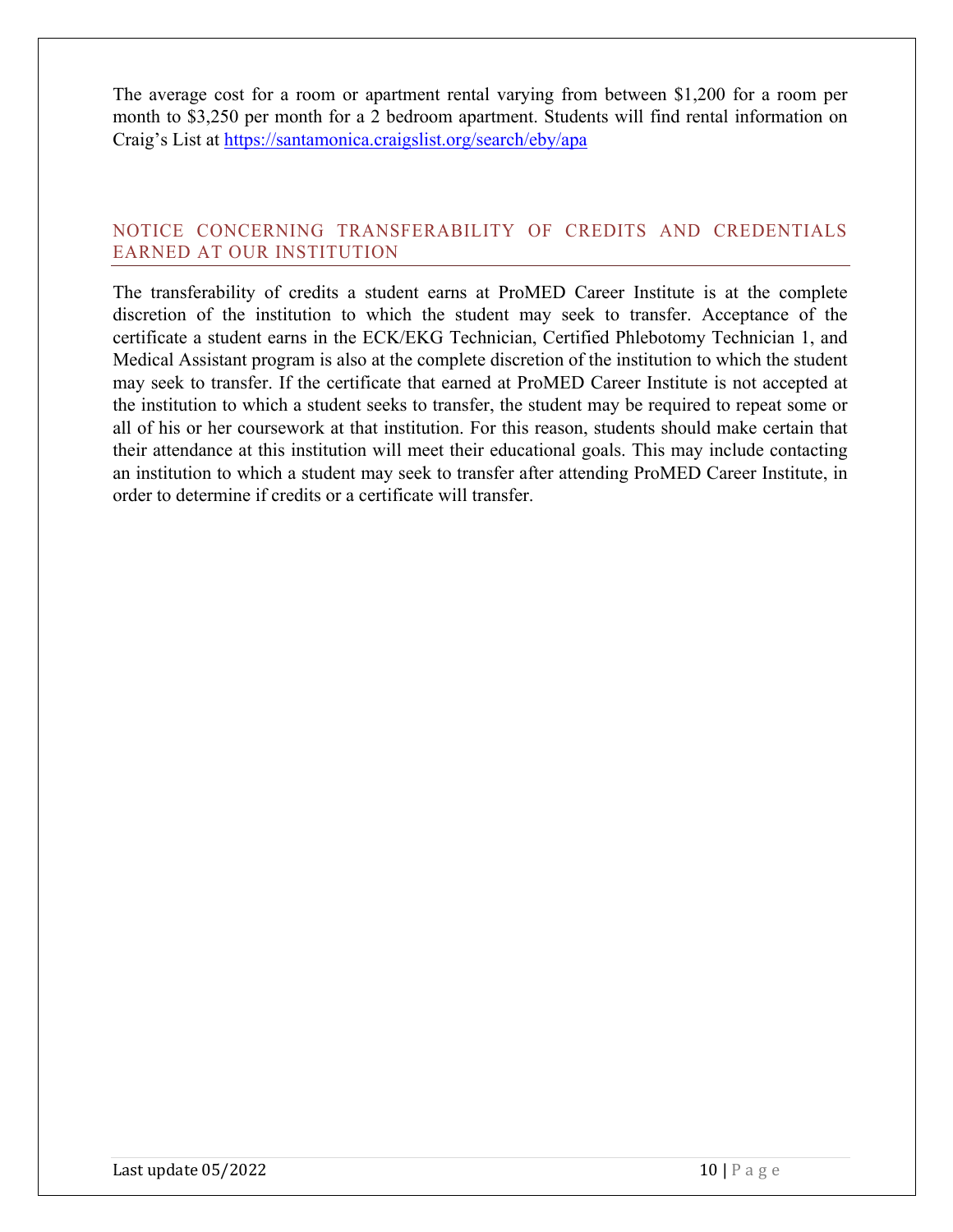#### ADMISSIONS POLICIES

To be eligible for admission to the school, a prospective applicant must meet the following requirements:

- 1. All applicants are required to complete a potential-student questionnaire form.
- 2. All applicants must attend an initial personal interview with School Director.
- 3. All applicants must be at least 18 years of age to be considered for admission.
- 4. All applicants must pay a \$200 non-refundable applicant fee to apply.
- 5. All applicants must be able to read, write, speak and understand English language;
- 6. All applicants for the ECK/EKG Technician and Medical Assistant must provide proof of their High School Diploma or G.E.D; or pass the admissions test.

To provide proof a prospective applicant must submit an original high school diploma or original transcript indicating that the student graduated from an accredited high school. All non-English transcripts must be translated into English and be officially certified.

To be eligible for admission to the Certified Phlebotomy Technician 1 Program, a prospective applicant must also meet the following requirements:

- 1. All applicants **must** have a High School Diploma or GED, and proof must be presented to the institute.
- 2. All applicants must possess a current American Heart Association CPR/BLS Card.
- 3. All applicants must show proof of a negative TB (Tuberculosis) Skin Test or negative chest x-ray administered within three months prior to the class.
- 4. All applicants must show proof of current MMR (Mumps, Measles, & Rubella) and Varicella Immunization or Titer and proof of Hepatitis B Vaccination.
- 5. All applicants must present a Background Report and Professional Liability Insurance.
- 6. All applicants must undergo a physical exam and present a letter from their physician stating the applicant is fit to work.

#### PROCEDURES FOR ADMISSIONS

The application and enrollment process begins with the completion of a general questionnaire and an interview with School Director. A prospective student is encouraged to call the school and make an appointment to discuss the program they are interested in and inspect the school's facilities. The interview usually lasts approximately an hour. During that time, the School Director will discuss the various aspects of the training programs offered, tuition, entrance requirements and a payment plan. If qualified, applicants may fill out application forms and complete the enrollment agreement or they may return to enroll at a later date. Applicants are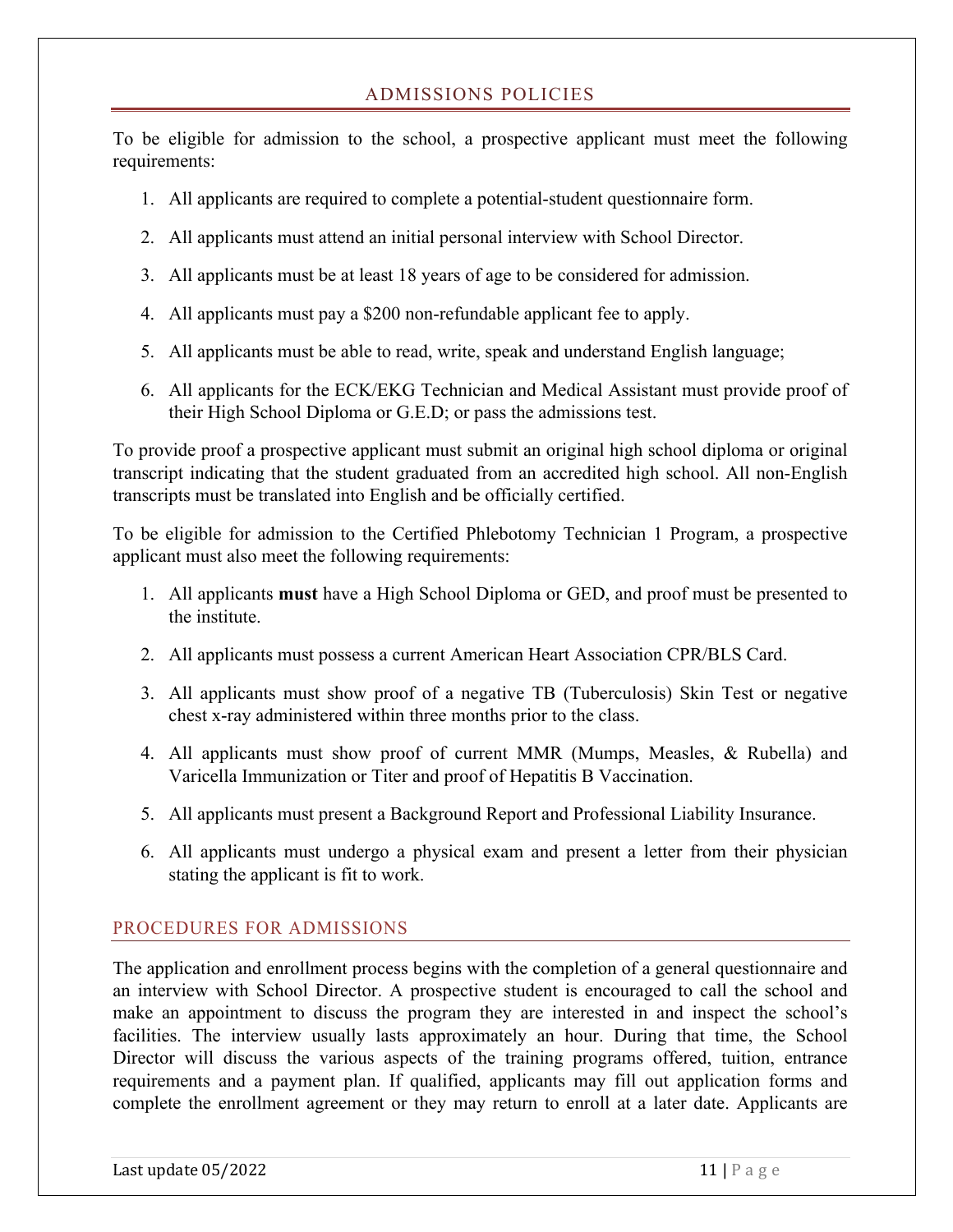encouraged to observe classes if they desire. Applications require the written approval of the School Director.

The School Director will review the information of the required documents for admission, and inform the applicant of acceptance. If an applicant is not accepted, all monies paid will be refunded.

#### WONDERLIC TEST

Classes are taught in English. All learning material is in English. Instruction is in English so all students are expected to speak English. An applicant without a High School Diploma or GED must pass an independently administrated Wonderlic Basic Skills Test with a minimum verbal score of 200 and a minimum math score of 210.

#### ENGLISH LANGUAGE PROFICIENCY POLICY

All applicants whose first language is not English must demonstrate competence in the English Language. The requirement relates to understanding the Enrollment Agreement, Disclosures and Statements. Competency can be satisfied if the applicant is a high school graduate in the United States or submits a diploma from a secondary school system in which English is the official language of instruction. If English is not the applicant's first language, the applicant must meet the minimum acceptable proof of English Language Proficiency standard through one of the following:

- Submission of an official minimum score on a written Test of English as a Foreign Language (TOEFL) or it's TOEFL Internet (iBT) equivalent. A minimum score of 500 on written TOEFL or 61 on the TOEFL iBT is required for admission to all programs. Applicants may also meet the minimum English Language Proficiency Testing System (IELTS) test.
- Submission of a letter or certificate of completion from an English as a Second Language (ESL) Program that has been approved by the BPPE at the intermediate level.
- For students that have sufficiently mastered the English Language but do not have the test scores or a letter or certificate of completion from an English Proficiency Program, an individual interview will be conducted with the School Director. During this interview verbal and written ability will be assessed to determine whether the English skills of the applicant are sufficient for academic success and the School Director will provide the written approval that will serve in lieu of a test score.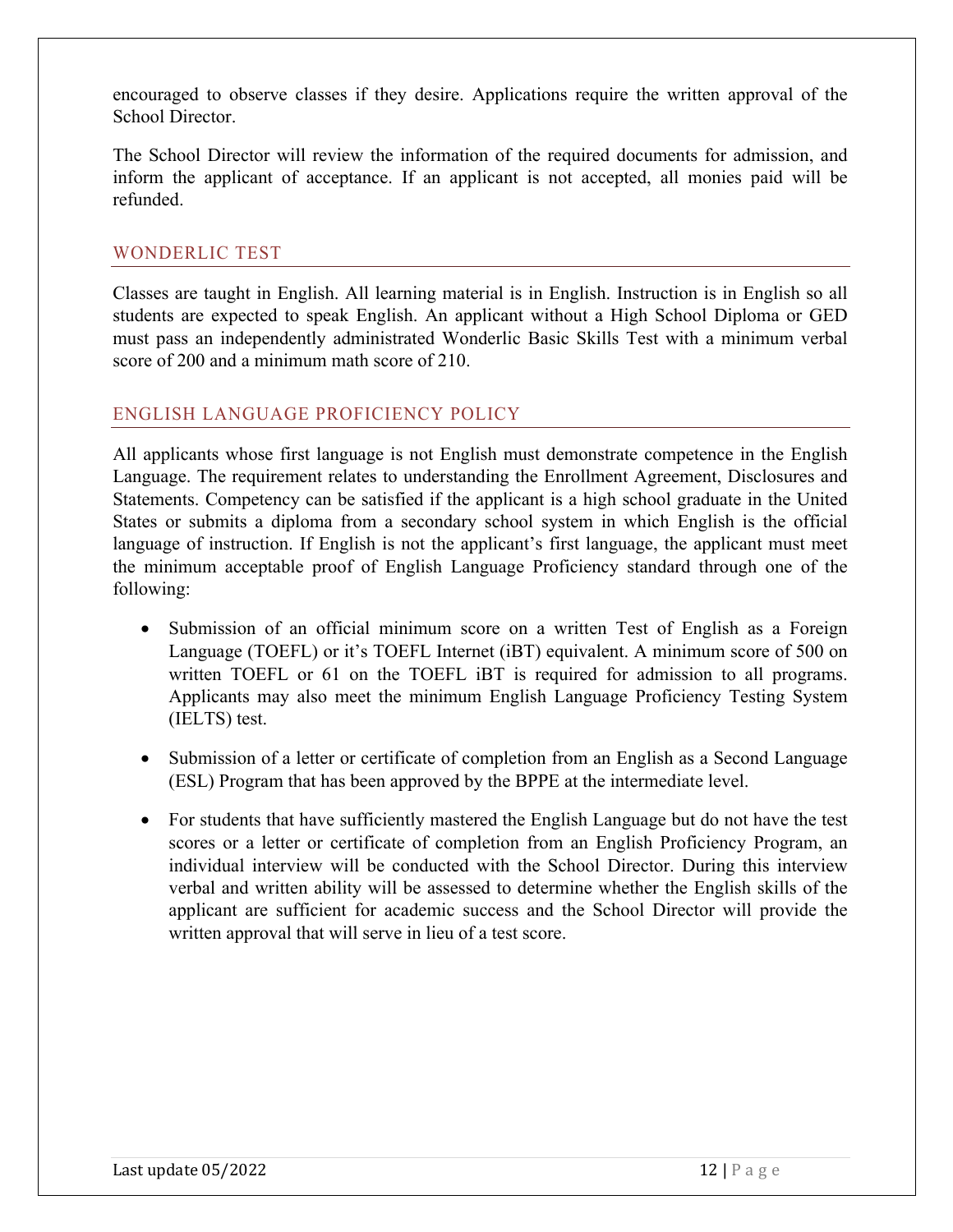#### ACADEMIC POLICIES

#### ATTENDANCE POLICIES

Students must maintain 70% cumulative attendance for the Medical Assistant program. The Phlebotomy Technician program must meet 100% and the ECK/EKG program must meet 100% attendance. Both ECK/EKG program and Phlebotomy Technician program must meet 100% attendance of externship hours, in order to graduate.

#### SATISFACTORY ACADEMIC PROGRESS STANDARDS

Satisfactory progress is defined as maintaining a 2.0 grade point average measured by passing examinations with a 70% or better accuracy, timely completion of assignments, and acceptable performance of required skills.

#### GRADING SYSTEM

The grading system outlined below is used for all courses. Only letter grades are posted to the student's official school transcript.

|  | $A = 90 - 100\%$ | 4.0 |  | $W =$ Withdrawal | $\theta$ |
|--|------------------|-----|--|------------------|----------|
|  | $B = 80 - 89\%$  | 3.0 |  | $I = Incomplete$ | $\Omega$ |
|  | $C = 70 - 79\%$  | 2.0 |  |                  |          |
|  | $F = < 70\%$     | 1.0 |  |                  |          |

Course withdrawal will not affect a student's grade point average (GPA).

#### INCOMPLETE GRADES

Incomplete grades cannot be given as a final grade and will affect the student's GPA until a final grade is assigned. However, at the end of the module or term, students may be granted a maximum extension not exceeding 14 calendar days to complete the course requirements. If the student does not complete the course requirement within the extension period, he/she will receive a failing grade of "F" for the module or term.

#### CLINICAL GRADE

To receive credit in the clinical practicum, the student must have a satisfactory grade based on the skills checklist and must meet the guidelines for the objectives and the criteria in the student clinical practicum evaluation administered by their clinical supervisor/instructor.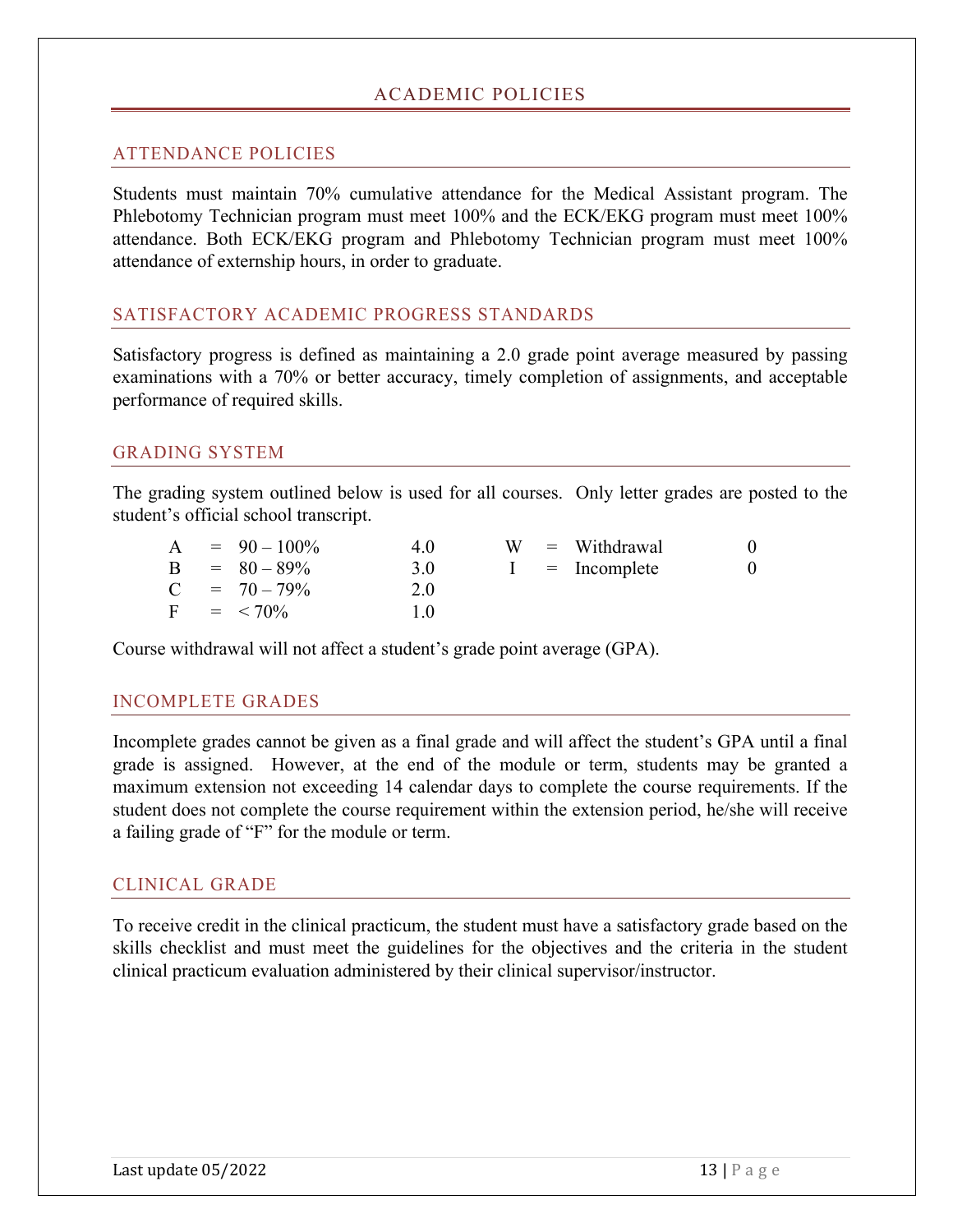#### ACADEMIC PROBATION

If a student fails to meet satisfactory academic progress standards, he/she will be placed on academic probation for next module. Students must meet the satisfactory academic progress standards by the end of the probationary period in order to remain in the program. If the student fails to meet the satisfactory academic progress standards (grade of 70% or better) by the end of the probationary period, the student will be terminated from the institute.

#### REPEATS COURSES

A student who fails a course will be required to repeat it. A course may be repeated only once. The grade received on the repeated course replaces any other grade for that course in the calculation of the GPA. All final course grades will be recorded and appear on the student's transcript. Make-up work may be required for any absence.

#### MAKE-UP TIME

This policy applies to making up absences and module exams in all programs. Students are strongly advised not to miss class unless absolutely necessary, as make-up work cannot fully replace direct instruction and classroom participation. To sit for a module final exam for full credit, all required absences must be made up no later than the day before the exam. Therefore, students should make every effort to request a make-up log for time or assignment(s) as soon as possible. Missed quizzes cannot be made up; in such cases, a zero point value will be applied to the grading criteria. In most instances, missed time will be made up by assignment, as a student cannot make up attendance by sitting in another class or module.

If class is missed, it is the student's responsibility to acquire any assignments issued. Any work assigned during a module (e.g., homework, projects, etc.) that is not completed and submitted to the instructor by the due date will be recorded as a zero and calculated accordingly in the student's final grade for the module. To make-up scheduled class hours by time or assignment, the student must submit the Petition Request form to the School Director for a makeup log.

Students in the ECK/EKG and Certified Phlebotomy Technician 1 programs must make up their time missed time at the next session which covers the same material that was missed.

Make-up hours, assignments and/or tests are available and encouraged. Make-up time/work must be scheduled with your instructor to assure proper credit. Students must make up time/ work for proper credit towards graduation. Make-up classroom time must be completed on the institute premises. Make-up assignments and/or tests will be given for those who need to make up for academic grade. Any test that is not taken during the scheduled test time will be automatically dropped one full grade. All make-up hours must be accounted for and signed on a missed day make-up sheet also signed by the instructor.

#### EXCUSED ABSENCES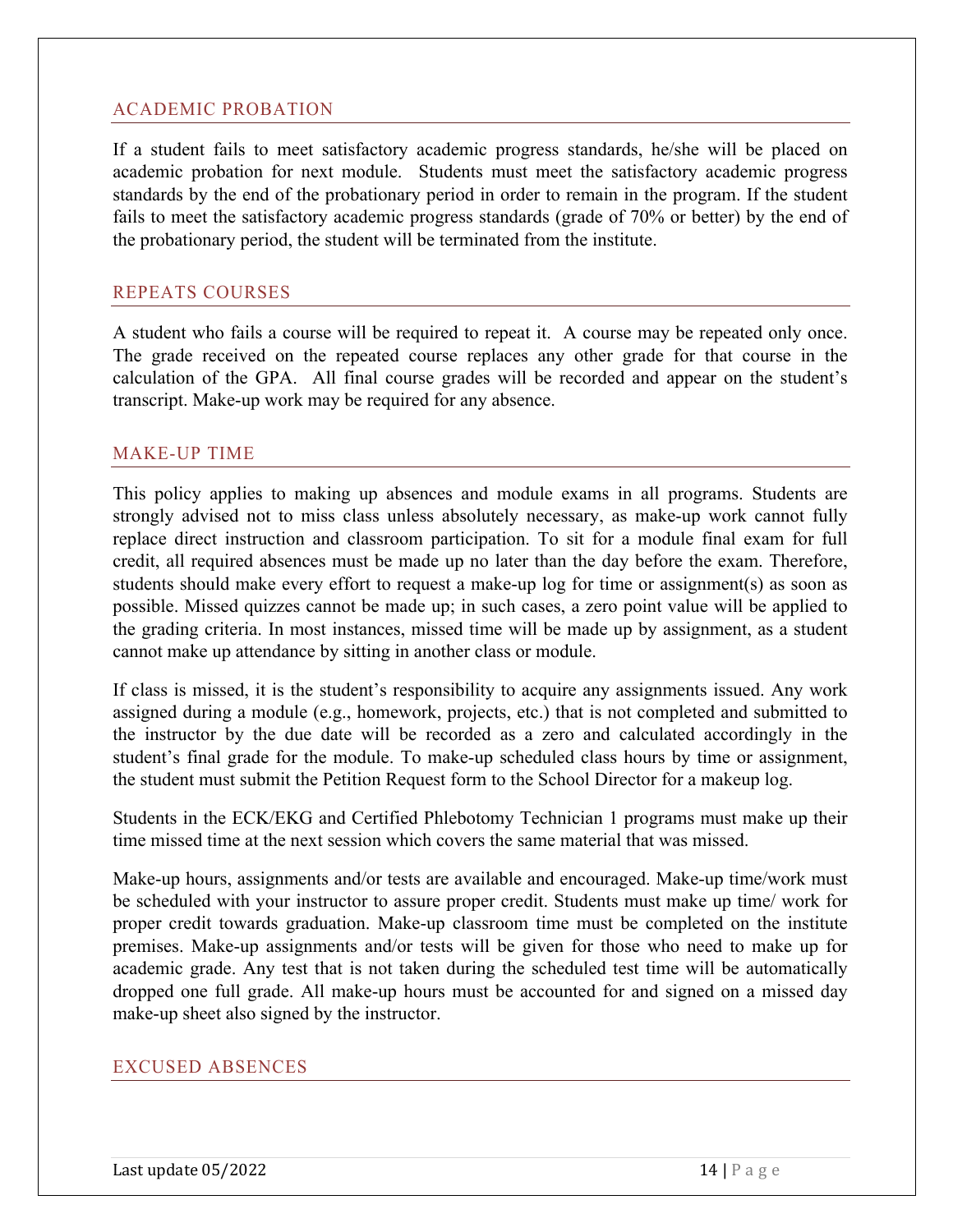30% of the program hours are the total amount allowed for absences from Medical Assistant program. Excused absences are not automatic. You must call in the absence and be prepared to make-up your hours. Vacations are not considered excused absences.

#### TARDINESS

Students are expected to be on time for each class session. A student is considered tardy for class if he/she arrives later than 15 minutes after the scheduled within the maximum time frame.

#### LEAVE OF ABSENCE

Students are entitled to take only one leave of absence during any academic year. The duration of the leave of absence may not exceed sixty days. Requests for leave must be submitted in writing to the School Director and must include an anticipated return date and be signed by the student. Failure to return to school as scheduled without prior written notification to and approval from the School Director will result in immediate dismissal. Any refund due will be made within thirty calendar days from the end of an approved leave of absence. The School Director may grant leaves of absence and/or waive interim satisfactory standards for circumstances of poor health, family crisis, or other significant occurrences outside the control of the student. It must be demonstrated by the student that the circumstances had or will have an adverse impact on the student's satisfactory progress in the academic program. No waivers will be provided for graduation requirements. Time for an approved leave of absence will not be included in the calculation of a student's maximum program length.

#### SUSPENSION AND TERMINATION

The institute reserves the right to suspend or dismiss any student who:

- Uses or is under the influence of alcoholic beverages or illegal drugs on or adjacent to institute property or at clinical externship sites;
- Manifests violent behavior;
- Fails to maintain satisfactory academic progress;
- Fails to meet satisfactory clinical standards;
- Fails to meet school's attendance policy or standards.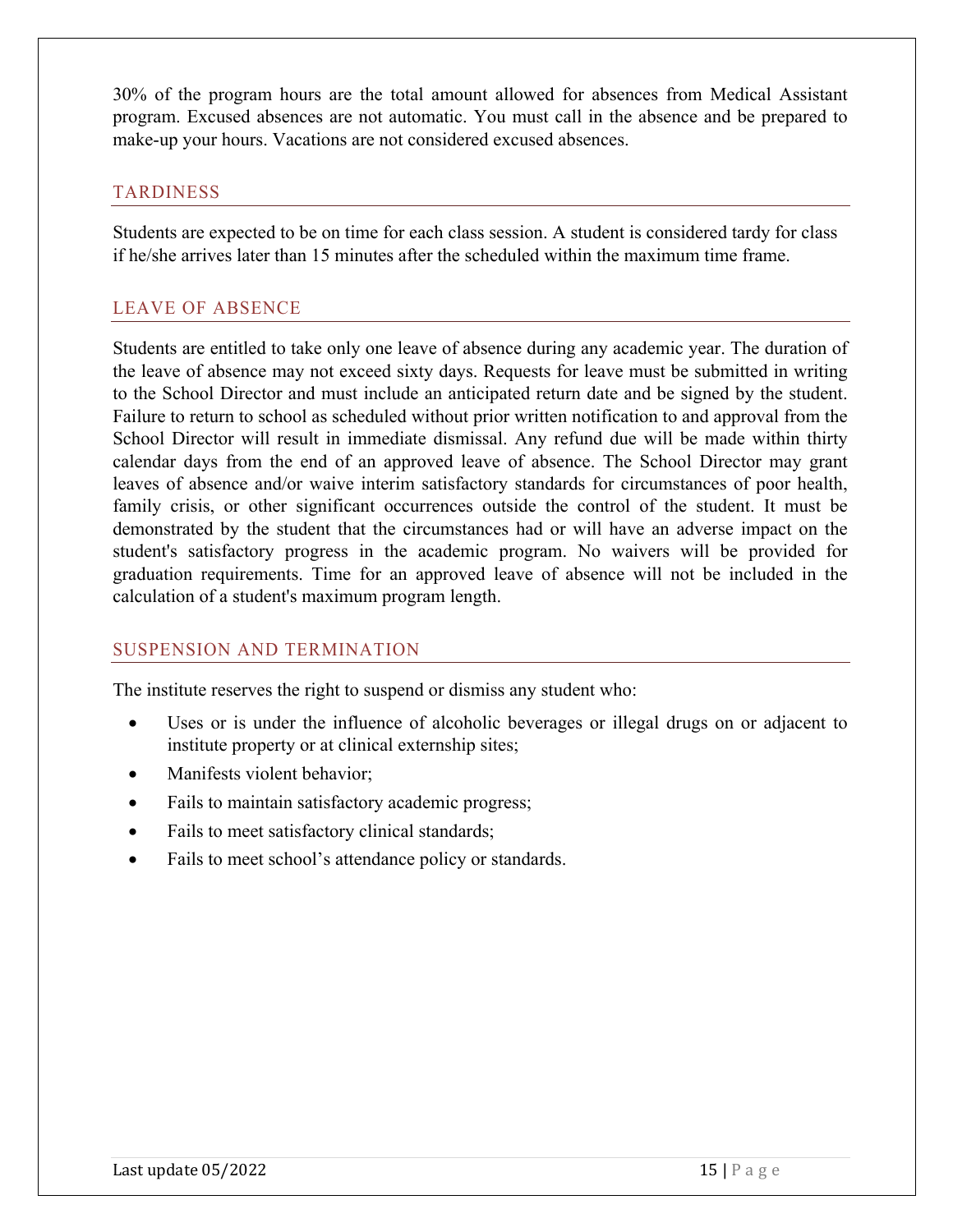#### GRADUATION REQUIREMENTS

Upon successful completion of the ECG/EKG Technician Program, a student will earn a Certificate of Completion provided the student meets all of the following conditions:

- Complete all classes (credit units and hours) with a grade point average (GPA) of at least 70% (on a scale of 1-100 percent);
- Meet all applicable classroom and laboratory skill-proficiency standards.
- Complete all 50 hours of the program and
- Satisfy all financial obligations to the institute.

Upon successful completion of the Medical Assistant Program, a student will earn a Certificate of Completion provided the student meets all of the following conditions:

- Complete all classes with a grade point average (GPA) of at least 70% (on a scale of 1-100 percent);
- Achieves a minimum cumulative attendance percentage of 80%;
- Meet all applicable clinical, classroom and laboratory skill-proficiency standards;
- Complete all theory, clinical and externship requirements and hours, and receive satisfactory evaluations and
- Satisfy all financial obligations to the institute.

Upon successful completion of the Certified Phlebotomy Technician 1 Program, a student will earn a Certificate of Completion provided the student meets all of the following conditions:

- Complete all classes with a grade point average (GPA) of at least 70% (on a scale of 1-100 percent);
- Complete 80 hours of the program;
- Meet all applicable clinical, classroom and laboratory skill-proficiency standards;
- Complete all theory, clinical and externship requirements and hours, and receive satisfactory evaluations and perform at least 50 venipunctures and 10 skin punctures and
- Satisfies all financial obligations to the institute.

Upon completion of the program students will receive a certificate of completion and become eligible for certification in the State of California as a Certified Phlebotomist Technician level 1 through California Department of Health Services, Laboratory Field Services.

To obtain certification from the California Department of Public Health, Laboratory Field Services graduates of the Certified Phlebotomy Technician 1 program must take the Certified Phlebotomy Technician Examination through National Healthcareer Administration NHA or NCCT testing agencies.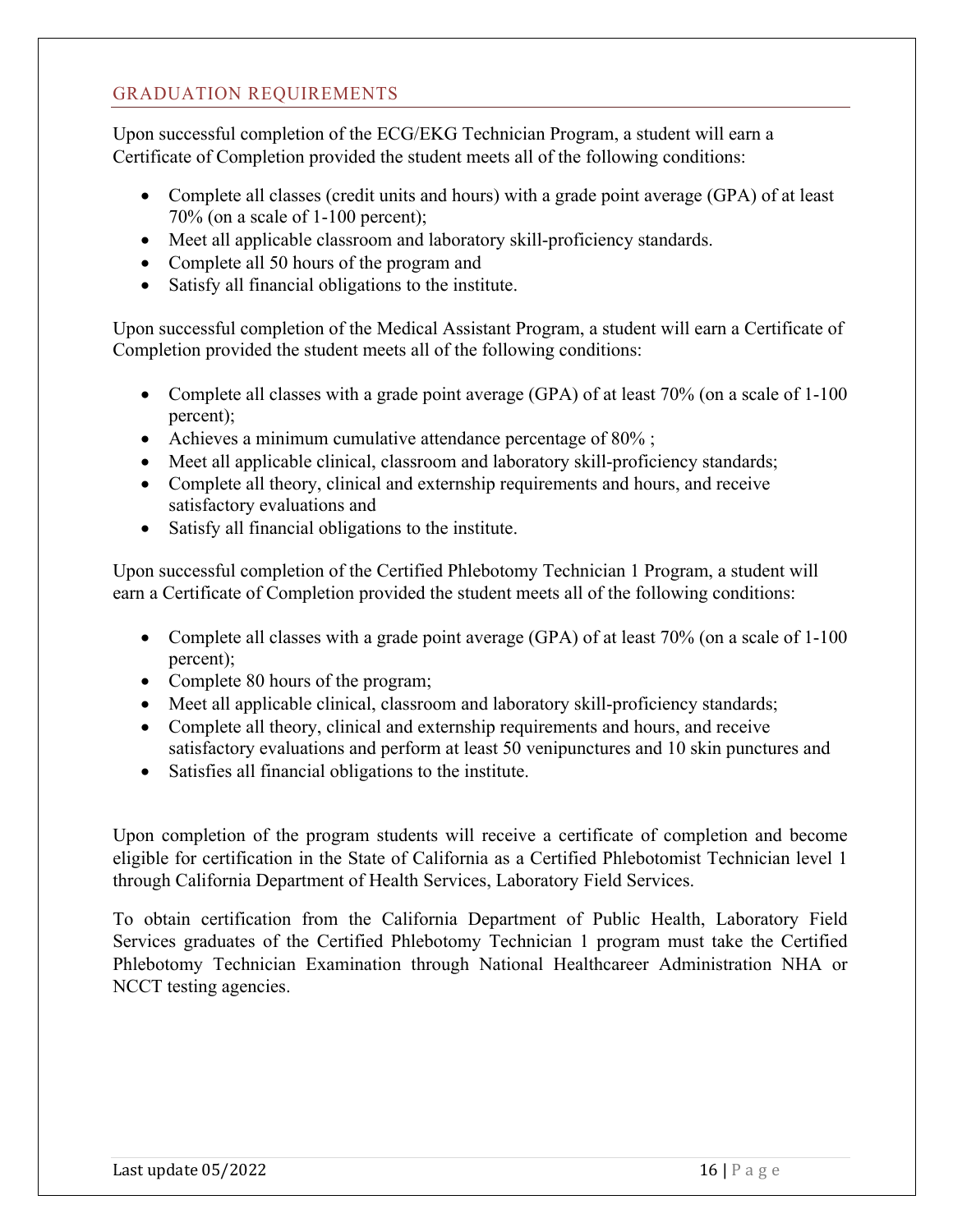#### PLACEMENT SERVICES

ProMED Career Institute does not guarantee employment for its graduates. The School Director assists students in their job searches after they have successfully completed their studies, by offering information on job opportunities and temporary assignments and guidance in resume preparation, key word searching and interviewing techniques. The institution makes reasonable efforts to satisfy the wishes of a graduate as to location and type of employment. The more flexible a graduate can be regarding initial employment, the easier it is for the school to assist in the placement assistance process.

#### DRESS CODE

The standard of dress is designed to ensure maximum comfort and uniformity in appearance. Apparel worn should be clean, neat and appropriate to classroom and clinical setting. Students in attire that is unbecoming of the standards of dress for healthcare professionals will be dismissed from class and will not be allowed remain for clinical practice. The dress code is as follows:

- $\checkmark$  ProMED Career Institute students will wear the school-designated uniform/scrubs and a school-provided nametag to campus, clinical sites and externship sites.
- $\checkmark$  Students will use white, non-skid nursing or sport shoes. White shoes with color logos or color emblems are not acceptable.
- $\checkmark$  Hair should be tied and clear off the face.
- $\checkmark$  No facial or body piercings, studs, rings or jewelry (with the exception of small, nondangling earrings and a wedding band).
- $\checkmark$  Tattoos on arms must be covered by long-sleeved white thermals worn under scrubs
- $\checkmark$  Fingernails should be clean, short (fingertips should be visible when hands are held up, palms out) and without nail polish (clear nail polish is acceptable).

#### GENERAL CONDUCT

Students are expected to comply with school policy regarding curriculum, testing, absences, tardiness and makeup work while displaying courtesy and consideration towards instructors, staff and other students. ProMED Career Institute defines improper conduct as follows: cursing and/or yelling at fellow students or staff; fighting on campus; destruction, abuse or theft of property; the use or sale of alcohol or illegal drugs on campus or at a clinical or externship site; sexual misconduct; and disregard for school policy. Improper conduct is cause for suspension or expulsion.The school reserves the right to postpone training in the event of an Act of God, labor disputes, equipment failure, etc. Students will be duly notified. All course schedules are subject to change in terms of start and completion date. Students will be notified and offered the opportunity to consent as provided by law. In cases where such change would cause undue hardship, a refund will be offered. The maximum postponement of a class start date is 90 days.

The institute reserves the right to withdraw a scheduled course if the registration is insufficient to warrant holding the class. All monies paid will be refunded.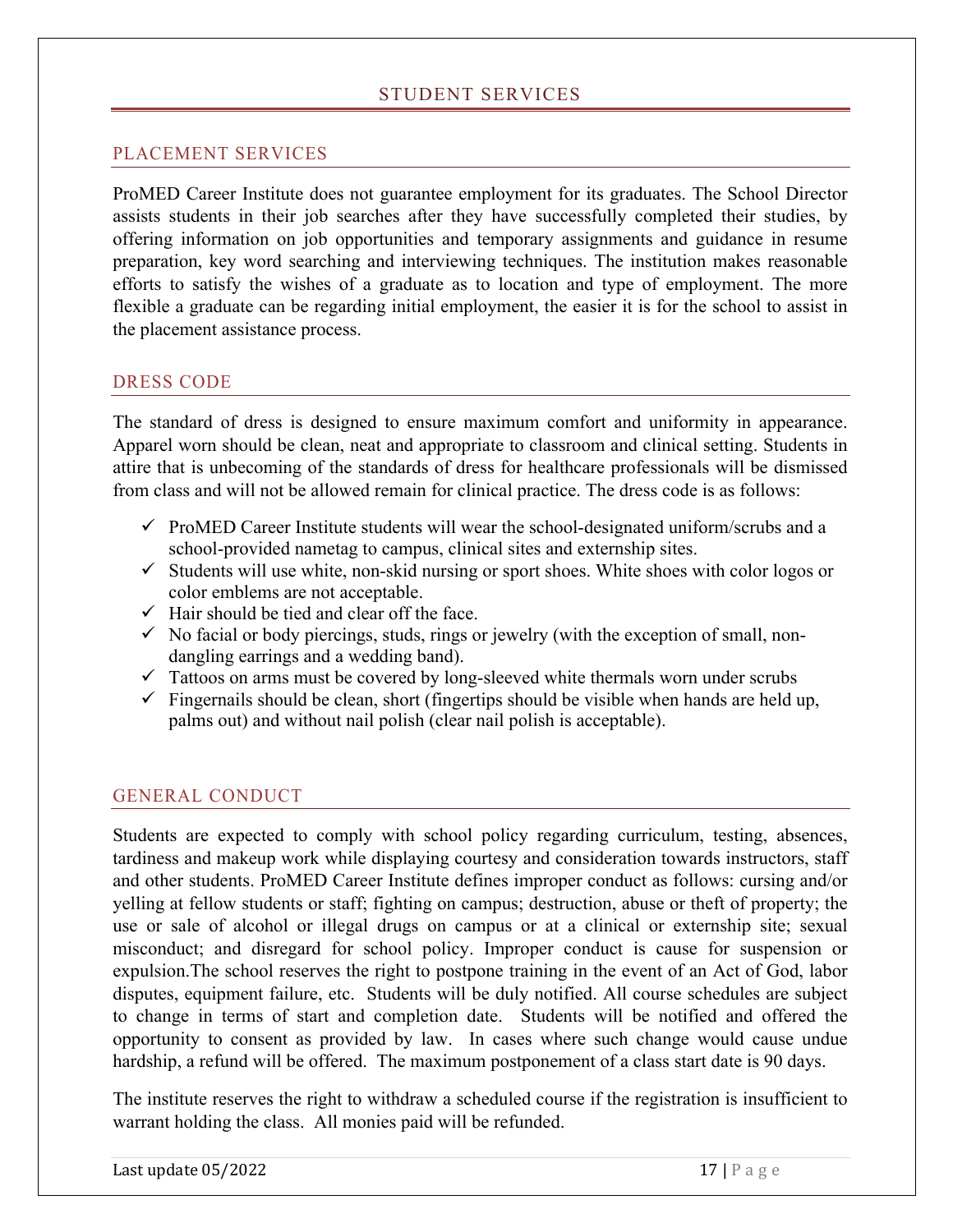#### LIABILITY

ProMED Career Institute assumes no responsibility for loss or damage to personal property, or for personal injury, which may occur while on the school grounds or at a clinical site.

#### RETENTION OF RECORDS

ProMED Career Institute will maintain student records for five years, as required by state law. Student transcripts will be maintained indefinitely. Students have a right to access their records anytime that the institution is open and during normal business hours. Students desiring to view their records may request to see their records in the school office during normal business hours or may schedule a time to review records that is convenient to both the student and the school administration. If an appointment is made, the appointment shall be made no later than 48 hours after the student has requested to view their records. Extensions of this time shall be granted only upon decision of the student.

Only the student and the school administration have a right to review student records. No outside personnel will be allowed to view records except for appropriate state regulatory, federal regulatory or accrediting agency officials or upon proper subpoena. A transcript for course work will be issued upon request by the student. All transcripts of training will be kept for a period of at least 5 years upon completion or withdrawal of the student.

Financial payment documents will be kept for a period of at least 5 years after completion or withdrawal of the student. The institution reserves the right to issue transcripts for training for which the student has paid tuition. The institution reserves the right to refuse to issue transcripts for training for which the student has not paid.

Student academic records and transcripts of completed courses for ProMED Career Institute's certificate programs are electronically maintained (computer copy). Hard copies maintained in the student's file.

#### TRANSCRIPTS

A copy of the academic transcript is available upon request by the student. This service is subject to the Family Educational Rights and Privacy Act of 1974, as amended. The Institute reserves the right to withhold an official transcript, if the student's financial obligation to the Institute is in arrears, or if the student is in arrears on any Federal or State student loan obligation. The Institute also reserves the right to limit within its discretion the number of official transcripts provided without a processing fee. The usual processing fee is \$10.00 for the second copy.

Certificates and official transcripts of records are available within fifteen (15) days from the receipt of a written request by the Registrar.

All records and documentation required by the Reform Act of 1989 will be maintained at the main administrative office for a minimum period of five years. Thereafter, all official student transcript records will contain the names of all programs into which students have enrolled, the names of all courses attempted, whether or not completed, the academic grade earned, the year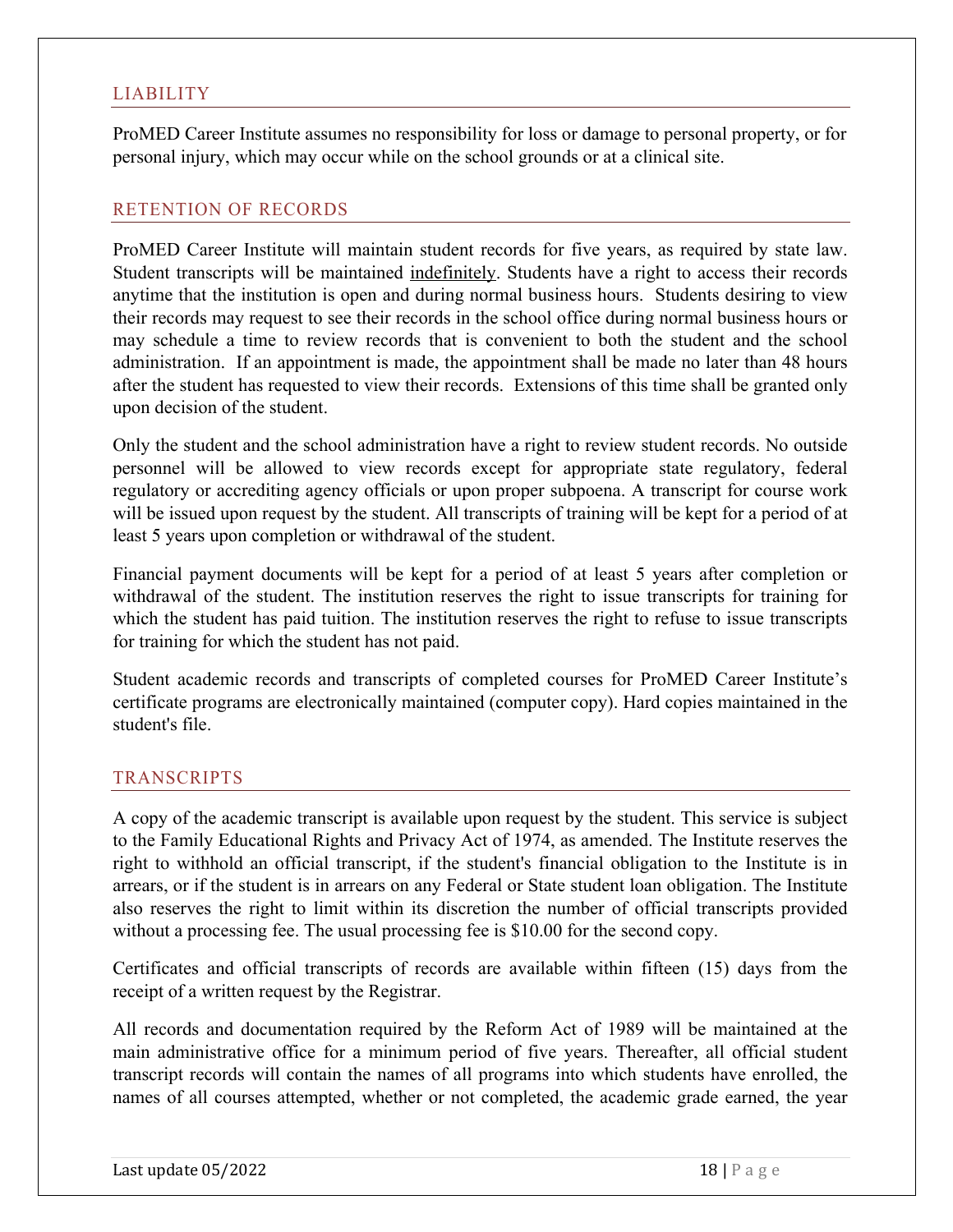and quarter, and the number of units of credit earned and will be maintain indefinitely. Transcripts will be provided to students upon written request.

#### STUDENT GRIEVANCE PROCEDURE

This institution is dedicated to the fair treatment of and professional conduct with students. Should any student have a complaint, the student is asked to discuss the matter directly with an instructor or administrator. That instructor or administrator will engage in an informal process to settle the dispute in good faith. That informal process will involve three steps:

- 1) An effort to define the problem;
- 2) An effort to identify acceptable options for resolution; and
- 3) An attempt to resolve the conflict through the application of one or more of those options for resolution.

The student may thereafter choose to file a written complaint directly with the institution's chief academic officer who will work to resolve the matter. The School Director will investigate all formal (written) complaints, attempt to resolve all such complaints, and record an entry into the institution's official log. The formal process will require the student's submission of a written description of the specific allegations and the desired remedy, accompanied by any available documentation. The Chief Academic Officer will notify the student of the decision reached.

*If a complaint cannot be resolved after exhausting the institution's grievance procedure, the student may file a complaint with the Bureau of Private Postsecondary Education. The student may contact the Bureau for further details. Unresolved complaints may be directed to:* 

#### **Bureau for Private Postsecondary Education,**

1747 North Market Blvd., Suite 225 Sacramento, CA 95834

#### **www.bppe.ca.gov**

**Mailing address is:**

**P. O. Box 980818 W. Sacramento, CA 95798-0818**

**Toll Free Number: (888) 370-7589**

**Telephone Number: (916) 574-8900- Fax: (916) 263-1897**

By E-mail to: **bppe@dca.ca.gov**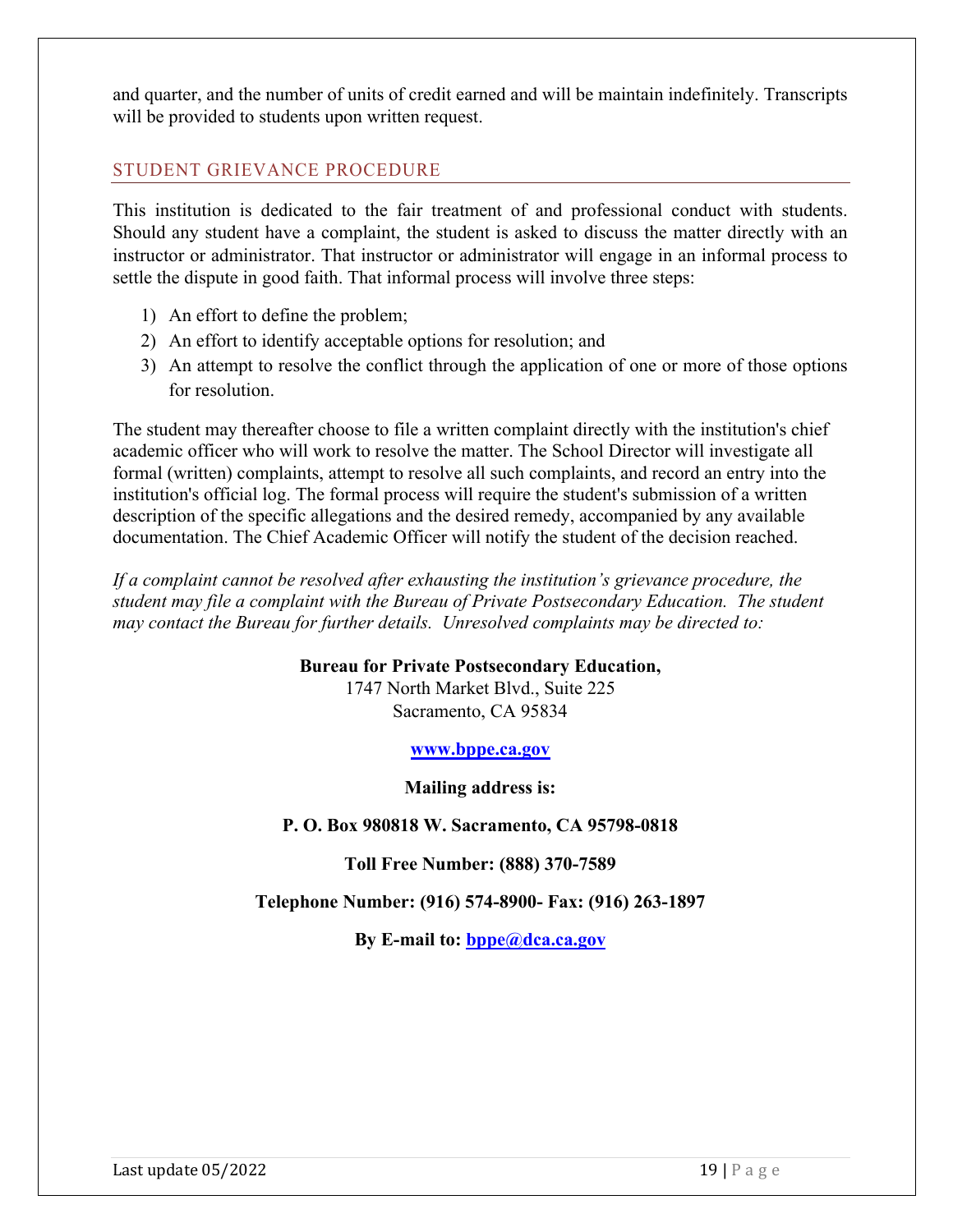#### SCHEDULE OF CHARGES

| <b>Program of Study</b>                            | <b>Registration</b>                     | <b>Tuition</b> | <b>Supplies/Books   Total Cost</b> |            |
|----------------------------------------------------|-----------------------------------------|----------------|------------------------------------|------------|
|                                                    | Nonrefundable   Refundable   Refundable |                |                                    |            |
| <b>Certified Phlebotomy</b><br><b>Technician 1</b> | \$200.00                                | \$1,7950.00    | included                           | \$1,995.00 |
| <b>Medical Assistant</b>                           | \$200.00                                | \$7,350.00     | <b>S450.00</b>                     | \$8,000.00 |
| <b>ECG/EKG Technician</b>                          | \$200.00                                | \$795.00       | <b>lincluded</b>                   | 995.00     |

\*\*These are the total charges for the period of attendance and are the total charges for the entire program.

#### \*STUDENT TUITION RECOVERY FUND

76215. Student Tuition Recovery Fund Disclosures. (a) A qualifying institution shall include the following statement on both its enrollment agreement and school catalog: "The State of California established the Student Tuition Recovery Fund (STRF) to relieve or mitigate economic loss suffered by a student in an educational program at a qualifying institution, who is or was a California resident while enrolled, or was enrolled in a residency program, if the student enrolled in the institution, prepaid tuition, and suffered an economic loss. Unless relieved of the obligation to do so, you must pay the state-imposed assessment for the STRF, or it must be paid on your behalf, if you are a student in an educational program, who is a California resident, or are enrolled in a residency program, and prepay all or part of your tuition. You are not eligible for protection from the STRF and you are not required to pay the STRF assessment, if you are not a California resident, or are not enrolled in a residency program."

(b) In addition to the statement required under subdivision (a) of this section, a qualifying institution shall include the following statement in its school catalog: "It is important that you keep copies of your enrollment agreement, financial aid documents, receipts, or any other information that documents the amount paid to the school. Questions regarding the STRF may be directed to the Bureau for Private Postsecondary Education, 1747 North Market Blvd., Suite 225, Sacramento, California, 95834, (916) 574-8900 or (888) 370-7589.

To be eligible for STRF, you must be a California resident or enrolled in a residency program, prepaid tuition, paid or deemed to have paid the STRF assessment, and suffered an economic loss as a result of any of the following: 1. The institution, a location of the institution, or an educational program offered by the institution was closed or discontinued, and you did not choose to participate in a teachout plan approved by the Bureau or did not complete a chosen teach-out plan approved by the Bureau. 2. You were enrolled at an institution or a location of the institution within the 120 day period before the closure of the institution or location of the institution, or were enrolled in an educational program within the 120 day period before the program was discontinued. 3. You were enrolled at an institution or a location of the institution more than 120 days before the closure of the institution or location of the institution, in an educational program offered by the institution as to which the Bureau determined there was a significant decline in the quality or value of the program more than 120 days before closure. 4. The institution has been ordered to pay a refund by the Bureau but has failed to do so. 5. The institution has failed to pay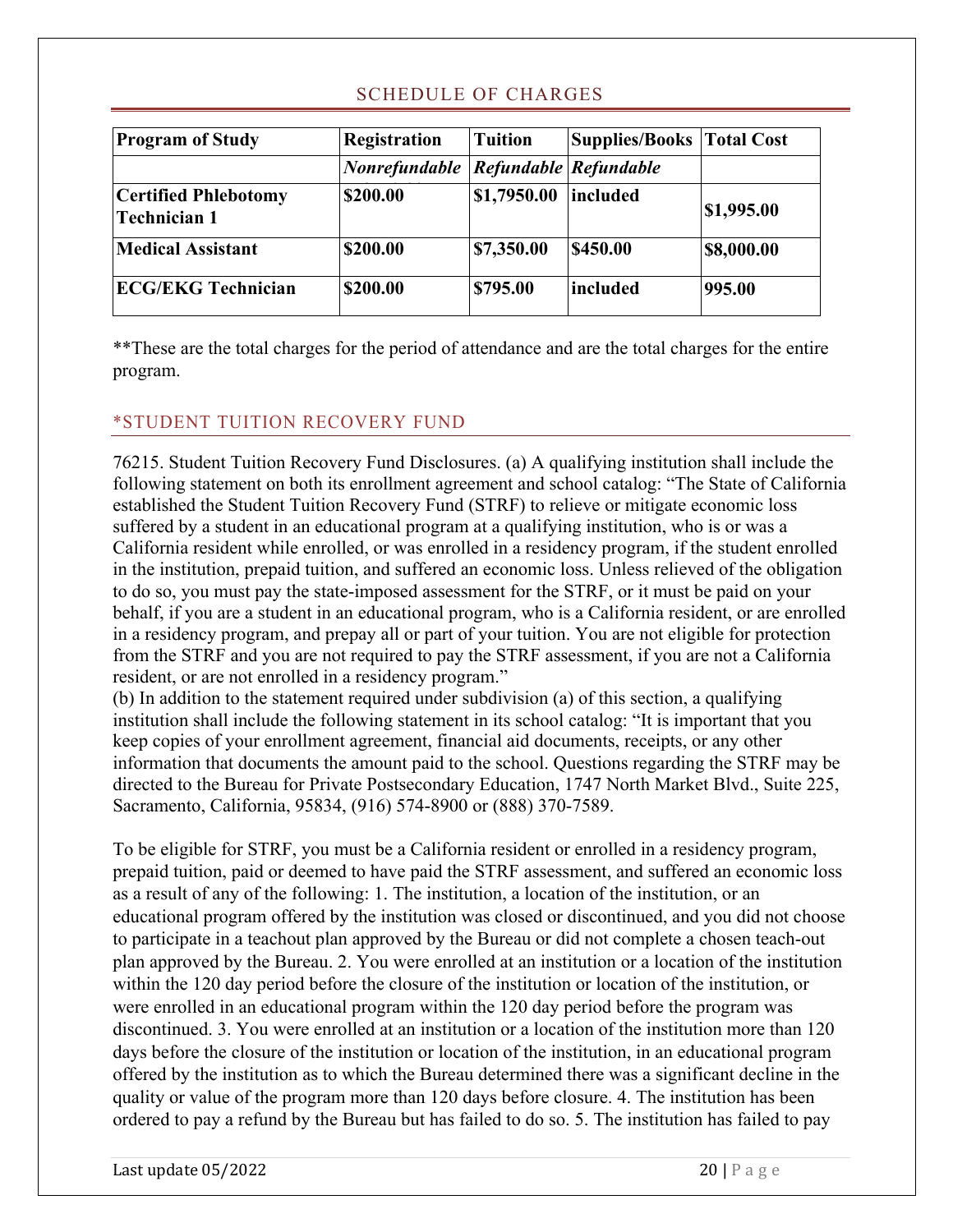or reimburse loan proceeds under a federal student loan program as required by law, or has failed to pay or reimburse proceeds received by the institution in excess of tuition and other costs. 6. You have been awarded restitution, a refund, or other monetary award by an arbitrator or court, based on a violation of this chapter by an institution or representative of an institution, but have been unable to collect the award from the institution. 7. You sought legal counsel that resulted in the cancellation of one or more of your student loans and have an invoice for services rendered and evidence of the cancellation of the student loan or loans. To qualify for STRF reimbursement, the application must be received within four (4) years from the date of the action or event that made the student eligible for recovery from STRF. A student whose loan is revived by a loan holder or debt collector after a period of noncollection may, at any time, file a written application for recovery from STRF for the debt that would have otherwise been eligible for recovery. If it has been more than four (4) years since the action or event that made the student eligible, the student must have filed a written application for recovery within the original four (4) year period, unless the period has been extended by another act of law.

However, no claim can be paid to any student without a social security number or taxpayer identification number.

#### CANCELLATION AND REFUND POLICY

#### STUDENTS RIGHT TO CANCEL

You have the right to cancel the enrollment agreement you sign for a course of instruction including any equipment, such as books, materials, and supplies, or any other goods and services included in the agreement, and obtain a refund of charges paid through attendance at the first class session, or the seventh day after enrollment, whichever is later. Cancellation shall occur when you give written notice of cancellation at the address of the School shown on the top of the front page of the enrollment agreement. You can do this by mail, hand delivery, or email. The written notice of cancellation, if sent by mail, is effective when deposited in the mail properly addressed with postage prepaid. The written notice of cancellation need not take any particular form, and, however expressed, it is effective if it shows that you no longer wish to be bound by your enrollment agreement. You will be given notice of cancellation form with this enrollment agreement and on the first day of class, but if you choose to cancel, you can use any written notice that you wish. If you cancel the agreement, the school will refund any money that you paid, within 30 days after your notice of cancellation is received.

School will refund 100% of all charges (including textbooks, uniforms, etc, that becomes "student property") to the student if they exercise their Right to Cancel. The Right to Cancel period is the first class session, or the seventh day after enrollment, whichever is later.

#### REFUND POLICY

The institutional refund policy for students who have completed 60 percent or less of the course of instruction shall be a pro rata refund. After the end of the cancellation period, you have a right to terminate your studies at this school at any time, and you have the right to receive a refund for the part of the course or program you have paid for and did not receive. You have the right to withdraw from the course of instruction at any time. If you withdraw from the course of

Last update  $05/2022$  21 | P a g e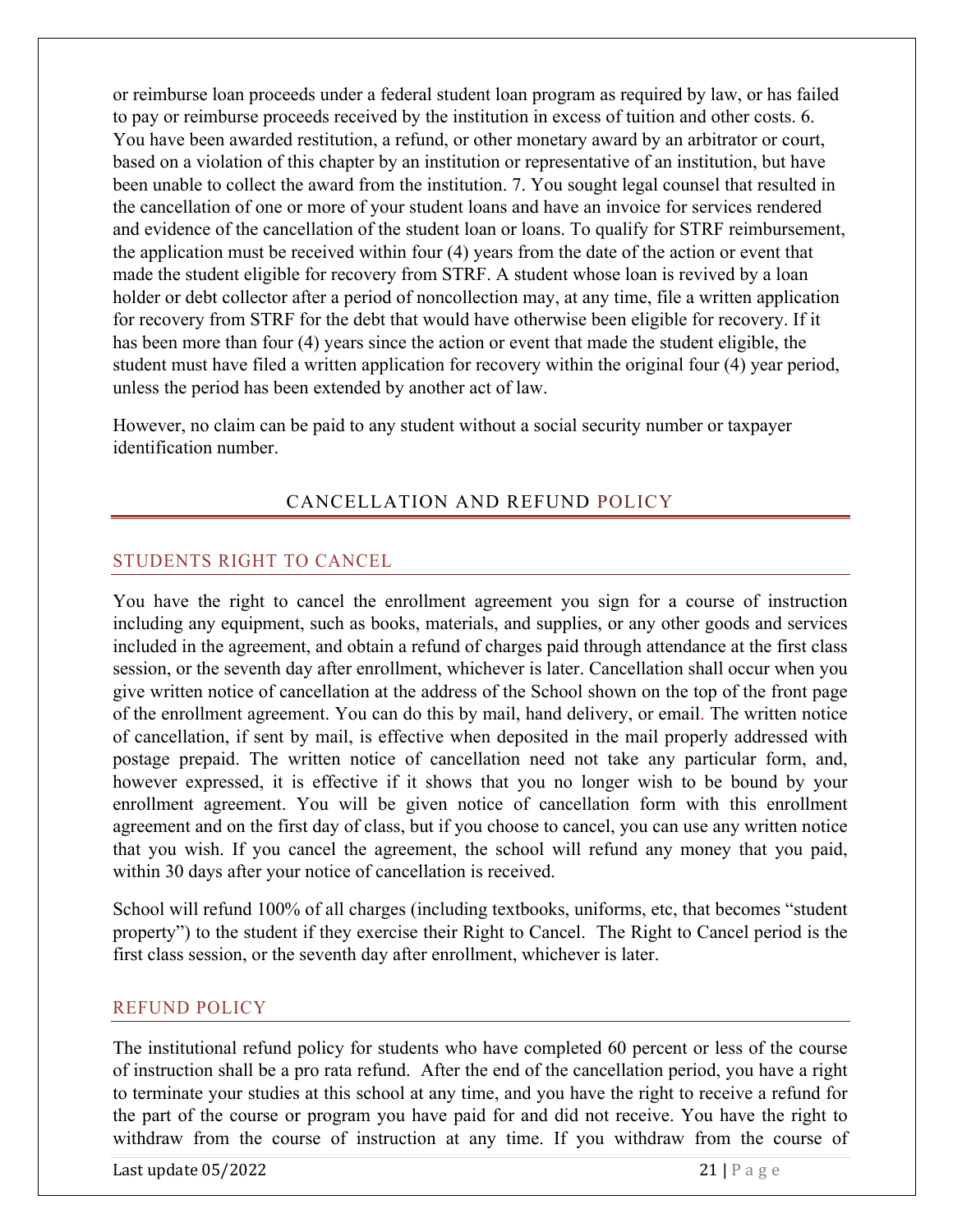instruction after the period allowed for cancellation, the school will remit a refund, less a registration fee and the STRF fee, within 45 days following your withdrawal. You are obligated to pay only for educational services rendered and for unreturned books or equipment.

Refund Calculation Guide:

*(A) Deduct a registration fee and STRF fee from the total tuition charge.* 

*(B) Divide this figure by the number of days in the course.* 

*(C) The quotient is the daily charge for the course.* 

*(D) The amount owed by you for purposes of calculating a refund is derived by multiplying the total days attended by the daily charge for instruction.* 

*(E) The refund would be any amount in excess of the figure derived in (D) that was paid by you.* 

*(F) The refund amount shall be adjusted for equipment, if applicable.*

If you receive federal student financial aid funds, you are entitled to a refund of monies not paid from federal student financial aid program funds. If you obtain a loan to pay for your educational program, you will have the responsibility to repay the full amount of the loan plus interest, less the amount of any refund. If you are eligible for a loan guaranteed by the federal or state government and you default on the loan, both of the following may occur:

(1) The federal or state government or a loan guarantee agency may take action against you, including applying any income tax refund to which you are entitled, to reduce the balance owed on the loan.

(2) You may not be eligible for any other federal student financial aid at another institution or other government assistance until the loan is repaid.

If any portion of your tuition was paid from loan proceeds, the refund will be sent to the lender or agency that guaranteed the loan. Any remaining refund amount will first be used to repay any student financial aid programs from which you received benefits, to the extent of benefits received. Any remaining amount will be paid to you the student.

The institute reserves (and will publish a schedule of changes that will itemize all charges.), the right to change tuition and fees, make curricular changes when necessary, and make substitutions in books and supplies as required without prior notice. Any changes in tuition or fees will not affect students who are already in attendance or enrolled. Enrollment fees are not refundable.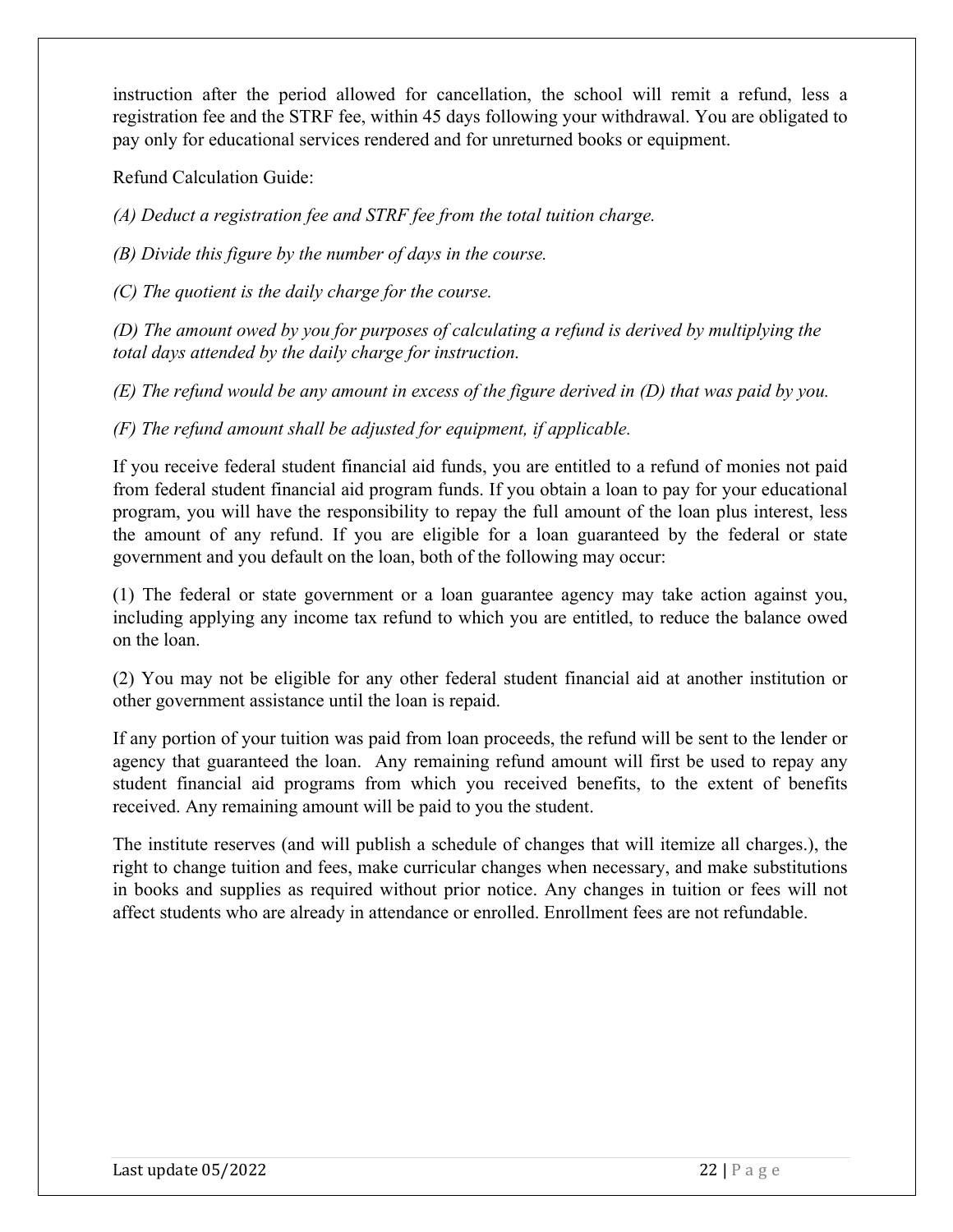#### PROGRAMS

#### CERTIFIED PHLEBOTOMY TECHNICIAN 1 PROGRAM

Job Classification; CPT 1, Phlebotomy Technician

#### **Standard Occupational Classification Code: 31-9097**

88 Clock Hours Certificate Program (under college level)

#### *Program Description:*

This program is designed for people who plan to work for a clinical laboratory or public health department or a clinic or hospital. The course combines 38-hours classroom instruction, 10 hours of lab with a 40-hours off-site clinical internship to provide students with a comprehensive learning experience. Lectures include but are not limited to the anatomy and medical terminology pertaining to the circulatory system, specimen collection, risk factors, complications and quality assurance in specimen collection. Practical instruction provides hands-on training in venipuncture technique with procedures verified through a skills check-off system. The 40-hour externship includes a minimum of 50 successful venipunctures and 10 skin punctures. In California, it is required to be state certified to work as a phlebotomist. Upon completion of the program, students will receive a certificate of completion and become eligible to take an examination for certification in the State of California as a Certified Phlebotomist Technician level 1.

#### *Admission Requirements:*

Applicants must possess a high school diploma or GED certificate.

#### *Program Prerequisites:*

- $\checkmark$  Proof of good health: A report which includes a medical history, physical examination and PPD test or CXR signed by a healthcare provider performing the physical examination shall be provided to the institution indicating that the student does not have any health conditions that would create a hazard to him/her and patients or visitors. Due before clinical training begins.
- $\checkmark$  Must be free from conviction by any court (other than minor traffic convictions) or have clearance from the California Department of Health Services.
- $\checkmark$  Submit completed Live Scan form before clinical training begins.
- $\checkmark$  Must be able to exert 20-50 lbs of force occasionally, 10-25 lbs of force frequently, and/or up to 10 lbs of force constantly to move objects.
- $\checkmark$  Must attend the ProMED Career Institute orientation (1st day of class)

Upon completion of this program, the student will be able to:

- $\checkmark$  Have a basic understanding of the background on phlebotomy including: the history of phlebotomy, the role of the phlebotomist, state requirements, and legal/ethical issues.
- $\checkmark$  Have the skills necessary in providing continued high-quality service.
- $\checkmark$  Have a basic understanding of anatomy and physiology with a focus on the circulatory system.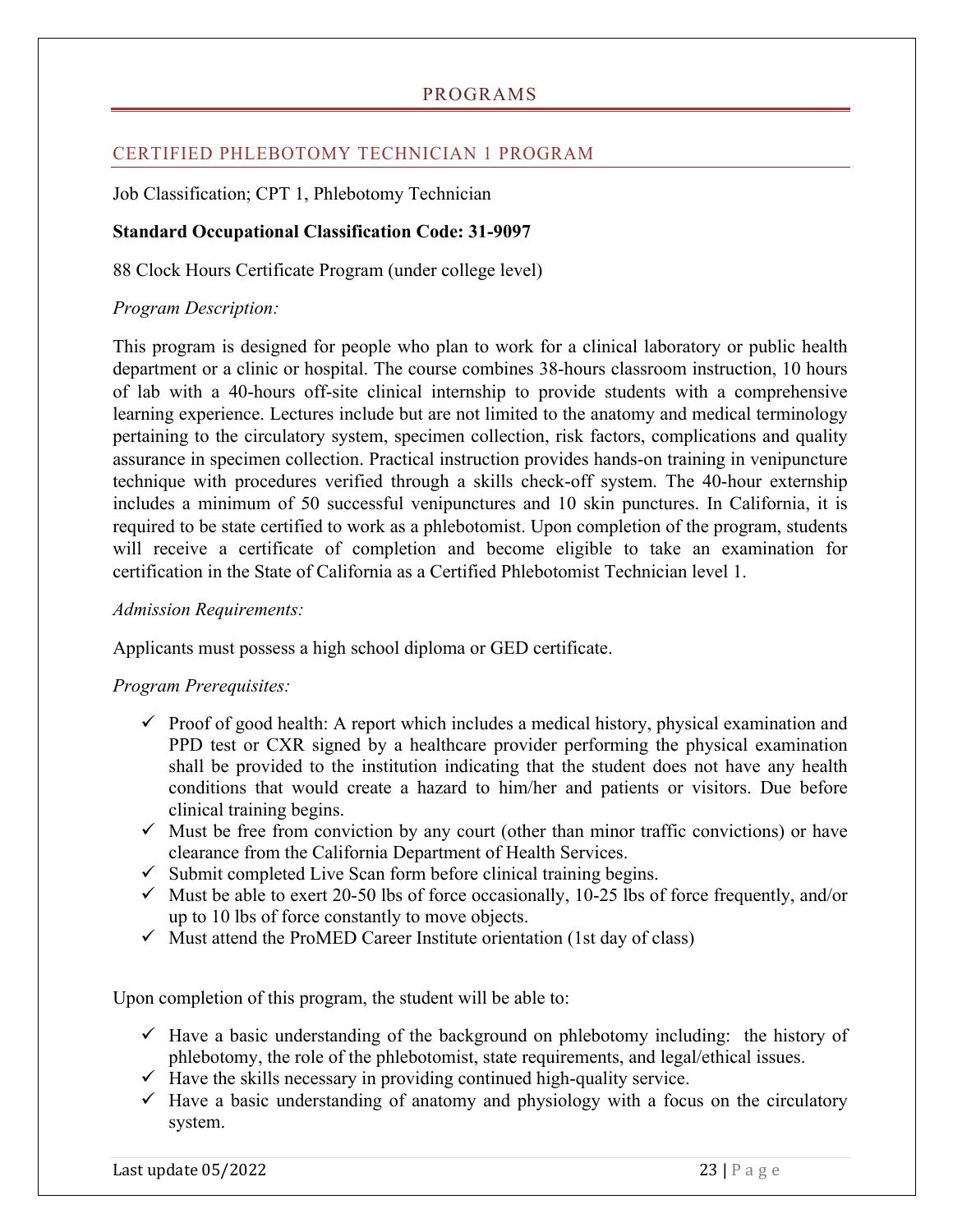- $\checkmark$  Be able to apply safety in the workplace including infection-control practices, biological hazards and wastes, electrical safety, fire safety, radiation safety, chemical safety, first aid, and self-protection.
- $\checkmark$  Be able to perform the necessary clerical functions associated with phlebotomy.
- $\checkmark$  Be able to utilize blood collection equipment.
- $\checkmark$  Be able to collect a quality blood specimen for laboratory diagnostic purposes.
- $\checkmark$  Have information that will expand their skills within the clinical laboratory.

#### *Program Outline*

| <b>Course</b> | <b>Course Title</b>                                                                     | <b>Clock</b> | Lab          | Total        |
|---------------|-----------------------------------------------------------------------------------------|--------------|--------------|--------------|
| <b>Number</b> |                                                                                         | <b>Hours</b> | <b>Hours</b> | <b>Hours</b> |
|               | Module A Introduction to Phlebotomy, Safety and First Aid                               |              |              |              |
|               | Module B Basic Anatomy and Physiology of Circulatory System                             | 6            |              | O            |
|               | Module C Patient Identification/Infection Control/Waste Disposal                        | 6            |              | O            |
|               | Module D Blood Collection Techniques/ Post puncture Care and<br>Equipment               | 6            |              | О            |
|               | Module E Anticoagulant Theory Specimen Processing and Transport 6                       |              |              | O            |
| Module F      | Quality Assurance Communication Skills. Risk Factors and 6<br>egal Issues of Phlebotomy |              |              | Q            |
|               | Module G Externship                                                                     |              |              | 40           |
|               | Program Totals                                                                          | 38           | 10           | 88           |

#### *Clinical*

Externships are held at designated affiliate healthcare locations. Here, students will work with actual patients under the supervision of experienced medical healthcare professionals. Session times will vary.

#### *Method of Instruction*

Lecture, practicum and clinical. The instructor provides assistance by integrating technology into instruction, and emphasizes student-centered learning by placing more responsibility on the students to take the initiative for meeting the demands of various learning tasks.

To obtain certification from the California Department of Health Services, Laboratory Field Services graduates of the Phlebotomy Technician program must take the Registered Phlebotomy Technician Examination through the AMT American Medical Technologists and administrated by Pearson VUE Testing Center. Upon completion of the program graduates will receive information on how and where to take the test from their instructor.

*Course Descriptions: ALL COURSES MUST BE TAKEN IN SEQUENCE*

#### **Module A Introduction to Phlebotomy, Safety and First Aid**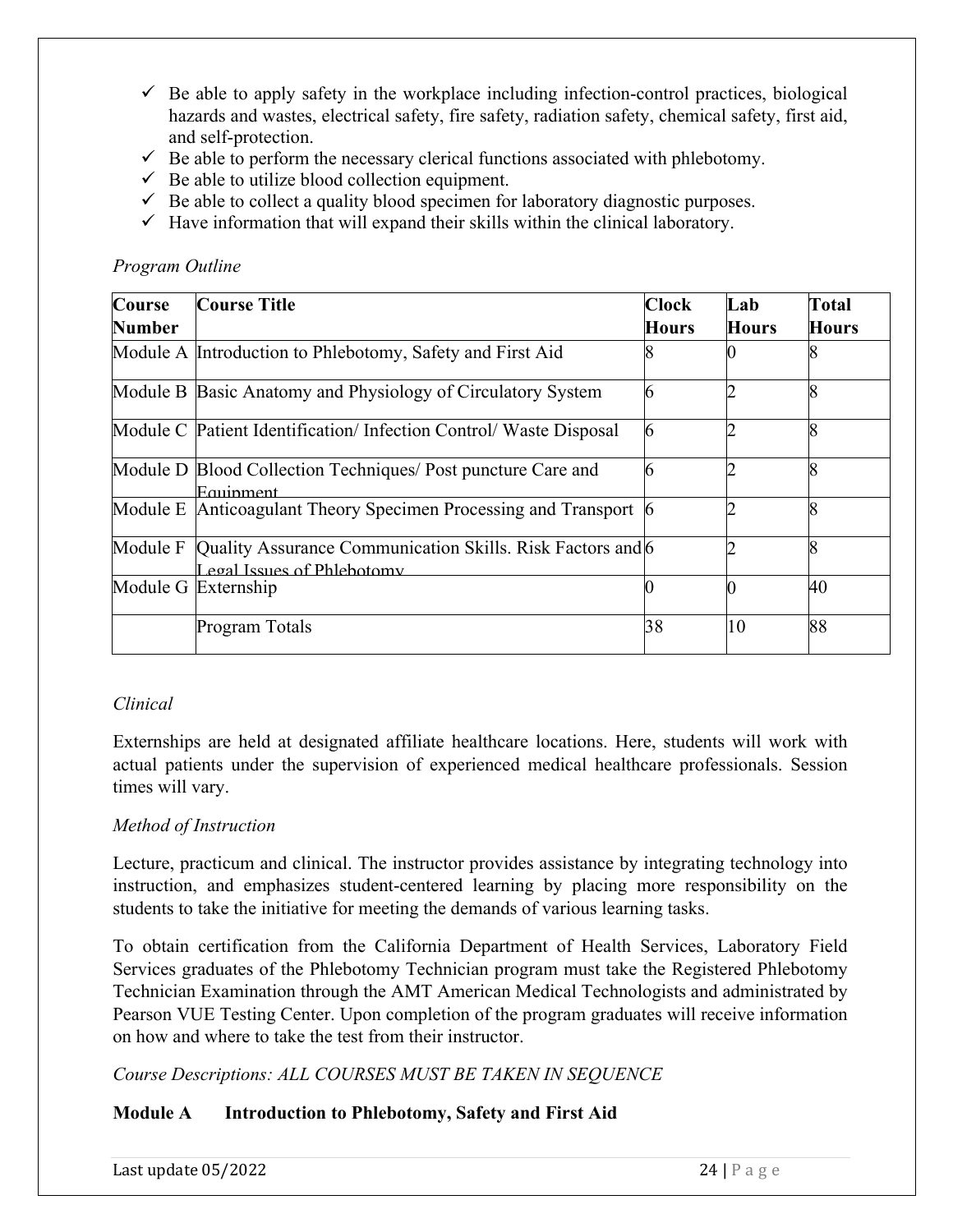Students will be introduced to basic concepts of phlebotomy. They will learn to evaluate the work environment to identify unsafe working conditions, discuss safety issues in a healthcare environment and applied First aid.

#### **Module B Basic Anatomy and Physiology of Circulatory System**

Students will learn the basic root words, prefixes and suffixes used in the field of Phlebotomy, the correct laboratory test names and abbreviations used for blood drawing and the correct terminology for documentation of the technique for the patient. Students will be exposed to the anatomical region, structural organization, and the major organs system. Students will learn the functions and tests related to the organ system, circulatory system and functions of all cellular components of the blood and hemoglobin.

#### **Module C Patient Identification/ Infection Control/ Waste Disposal**

Students will learn the infection sources, chain of infection, The OSHA standards for occupational exposure to blood borne pathogens, standard precautions, the use of standard precautions, the isolation techniques, Nosocomial Infections. Patient identification and waste disposal techniques will be emphasized in this module.

#### **Module D Blood Collection Techniques/ Post puncture Care and Equipment**

Students will begin to identify the equipment and become familiar with needed sterile equipment and the proper procedures used for blood drawing, labeling and documenting system. The student will learn the skills of actual venipuncture and blood drawing.

#### **Module E Anticoagulant Theory Specimen Processing and Transport**

Students will learn the anticoagulant theory. They will also be taught specimen handling, processing and transportation.

#### **Module F Quality Assurance Communication Skills. Risk Factors and Legal Issues of Phlebotomy**

Students will work in the lab using interpersonal communication with patient care role playing to understand the patient they will work with in the industry. The student will learn and use the legal aspects of the Phlebotomist and the responsibility and respect for the patient.

#### **Module G Externship**

The final module of this program allows student after successfully completing the desired skills of this course to be placed within the industry to continue to use the skills and prepare for employment in Doctors' offices, Hospitals and labs and have the required venipuncture needed for the certification exam.

#### **Graduation Requirements**

Upon successful completion with a (GPA) of at least 70% (on a scale of 1-100 percent) in theoretical and 90% attendance and 100% attendance in the clinical components of the Phlebotomy program (80 clock hours) and if all financial obligations are met a certificate of completion is issued to the graduate.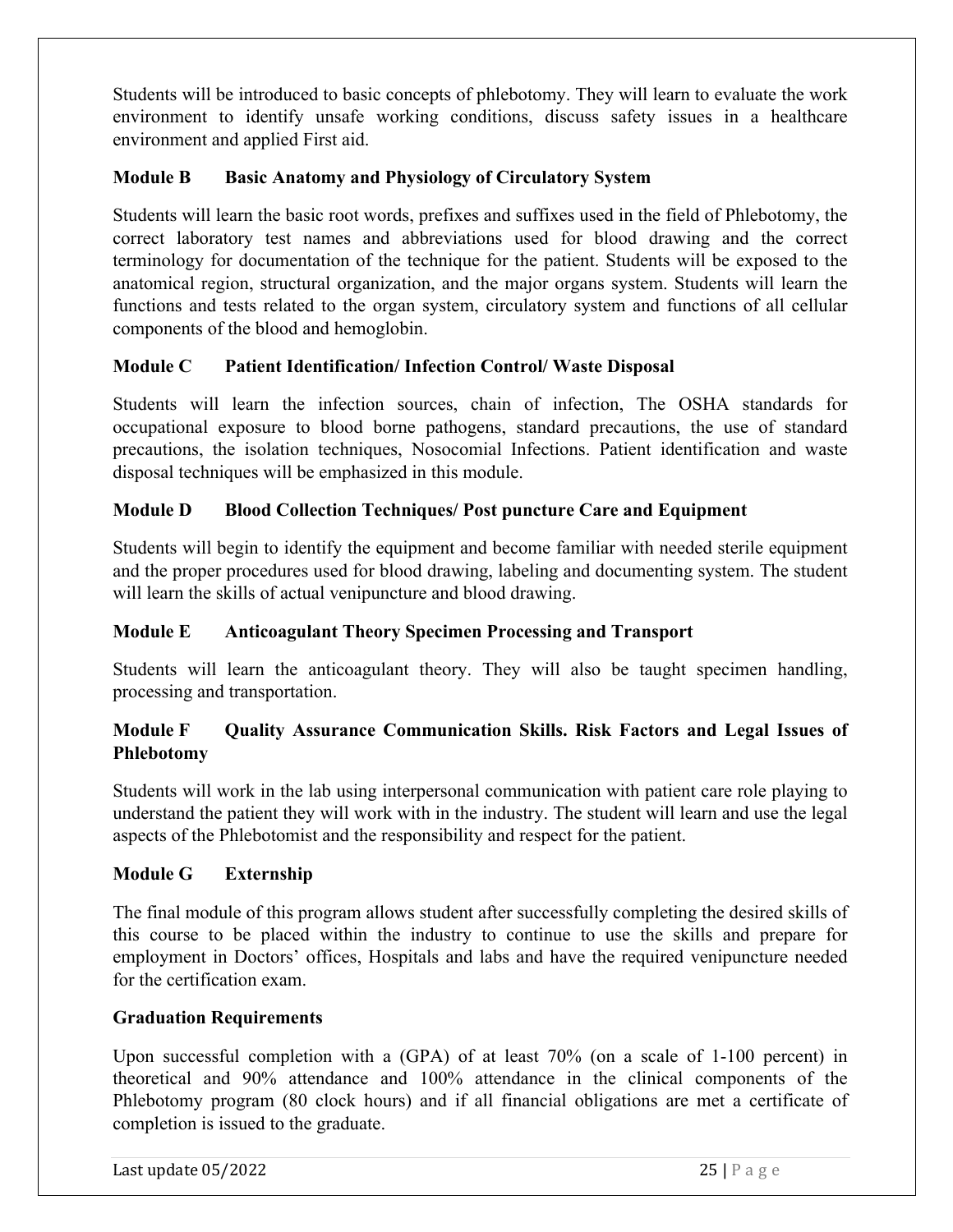Upon completion of the program students will receive a certificate of completion and become eligible for certification in the State of California as a Certified Phlebotomist Technician level 1 through California Department of Health Services, Laboratory Field Services.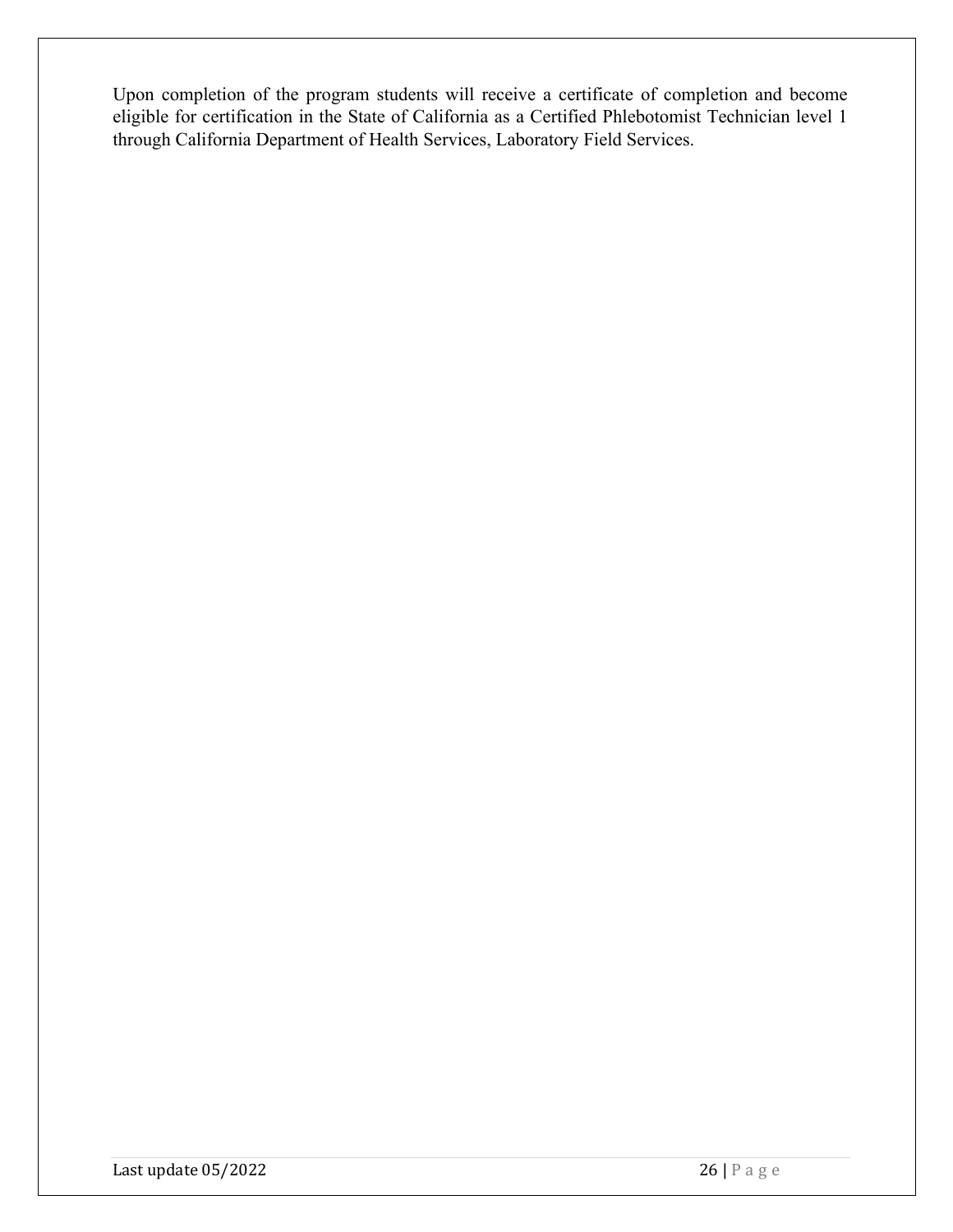#### ECG/EKG TECHNICIAN PROGRAM

Job Classification for gainful employment: EKG Technician, Monitor Technician, Unit Secretary

#### **Standard Occupational Classification Code: 29-2031**

50 clock hours/ 2.64 Credit units Certificate Program (under college level)

#### *Program Description:*

EKG course trains individuals to perform electrocardiogram tests including basic 12-lead EKG's and basic arrhythmias. The hands-on training introduces the student to the function and proper use of the EKG machine, 12 lead placement and interpretation. Students will be introduced to Holter Monitor procedure. Holter Monitors are portable recording devices worn by patients. The device records data and analyze its inputs. EKG technicians can then further study the results and forward them to the physician to assist them in diagnosing heart ailments, such as heart rhythm abnormalities or problems with pacemakers. It also equips and prepares students to take national exam-National Center for Competency Testing/Multi skilled Medical Certifications Institute. This course requires the student to have a High School diploma or GED.

The method by which these objectives and the mission of the institution fulfilled will be achieved through direct instruction, lecture and practicum. The Instructor provides assistance by integrating technology into instruction and emphasizes student-centered learning and by placing more responsibility on the students to take the initiative for meeting the demands of various learning tasks.

| Course<br><b>Number</b> | <b>Course Title</b>                                                                                 | <b>Clock</b><br><b>Hours</b> | <b>Credit</b><br><b>Units</b> | <b>Total</b><br><b>Hours</b> | <b>Credit</b> |
|-------------------------|-----------------------------------------------------------------------------------------------------|------------------------------|-------------------------------|------------------------------|---------------|
| Module                  | Anatomy and Physiology of the cardiovascular<br>System/ Medical Terminology/ Indication and History | 7.33                         |                               | 8.33                         | 0.52          |
| Module<br>$\mathbf{R}$  | EKG Fundamentals. EKG Performance: Obtaining<br>Rhythm Strins Normal Sinus Rhythm                   | 5.30                         | $\overline{3}$                | 8.33                         | 0.46          |
| Module                  | Atrial & Junctional Rhythm                                                                          | 3.33                         | 5                             | 8.33                         | 0.38          |
| Module<br>D             | Ventricular Rhythms & Heart Blocks                                                                  | 3.33                         | 5                             | 8.33                         | 0.38          |
| Module<br>$\mathbf{E}$  | Artificial Pacemakers, Angina Pectoris, CHF                                                         | 4.33                         | $\overline{4}$                | 8.33                         | 0.42          |
| Module<br>F             | Myocardial Infarction, Edema, Electrolyte<br>abnormalities on EKG strins, introduction to Holter    | 5.33                         | 3                             | 8.33                         | 0.46          |
|                         | Totals                                                                                              | 29                           | 21                            | 50                           | 2.64          |

*Program Outline* 

#### *Course Descriptions: ALL COURSES MUST BE TAKEN IN SEQUENCE*

**Module A Anatomy and Physiology of the cardiovascular System/ Medical Terminology/ Indication and History of EKG**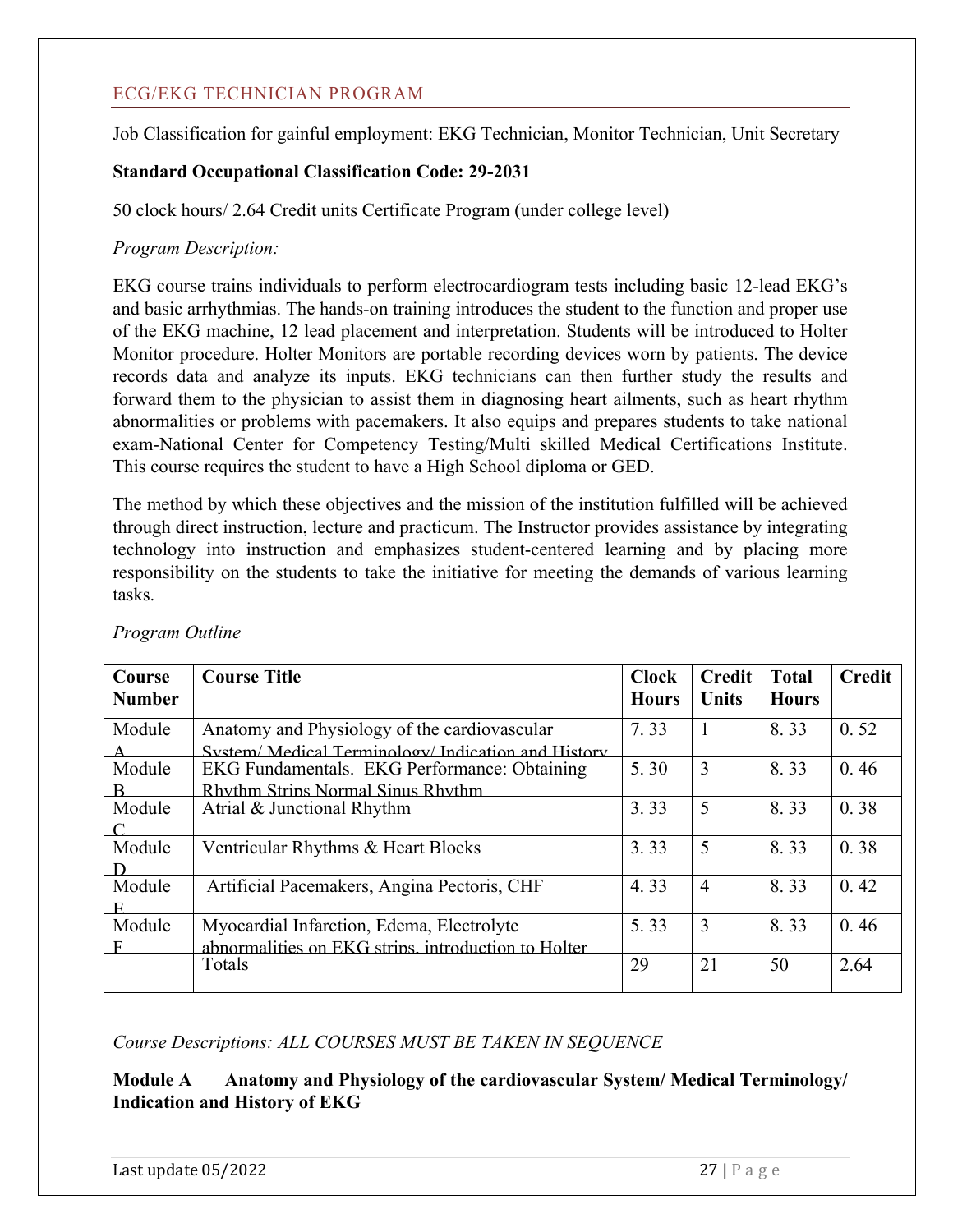Students will learn the basic medical terminologies, root words, prefixes and suffixes used in the field of cardiology. They will learn about the anatomy and physiology of the cardiovascular system.

#### **Module B EKG Fundamentals. EKG Performance: Obtaining Rhythm Strips Normal Sinus Rhythm**

Students will learn the basics of electrocardiography. They will be able to describe the electro physiologic basis of cardiac arrhythmias, illustrate the electrical conduction system through the heart, and the process of recording an electrocardiogram. Students will perform 12-Lead Electrocardiography and obtain rhythm strips and interpret an ECG strip.

#### **Module C Atrial & Junctional Rhythm**

Students will learn to recognize arrhythmias that originate within the atria, outline the identifying features specific to each of the arrhythmias originating within the atria, recognize arrhythmias that originate in the AV junction, and outline the identifying features specific to each of the arrhythmias originating in the AV junction.

#### **Module D Ventricular Rhythms & Heart Blocks**

Students will learn to recognize arrhythmias that originate in the ventricles, outline the identifying features specific to each of the arrhythmias originating within the ventricles, recognize arrhythmias that are manifestations of conduction defects at the AV node, describe the characteristics of the category of arrhythmias known as AV heart blocks, and outline the identifying features specific to each of the arrhythmias included in the heart block category.

#### **Module E Ventricular Rhythms & Heart Blocks**

Students will learn to describe Pacemakers, name the chambers of the heart that pacemaker may pace, explain the ways in which pacemakers can initiate impulses, assess pacemaker function, name and describe common types of pacemaker malfunctions, and explain how pacemaker malfunction is treated.

#### **Module F Myocardial Infarction, Edema, Electrolyte abnormalities on EKG strips, introduction to Holter Monitoring.**

Students will learn about cardiovascular emergencies and introduce to the Holter Monitoring. They will be able to explain functions of a Holter Monitor, lead placement and reading of strips.

#### **Graduation Requirements**

The candidate for a certificate of completion must:

- 1. Complete all classes (credit units and hours) with a grade point average (GPA) of at least 70% (on a scale of 1-100 percent).
- 2. Meet all applicable clinical, clerical, classroom and laboratory skill-proficiency standards.
- 3. Complete all clinical and externship requirements and hours, and receive satisfactory evaluations.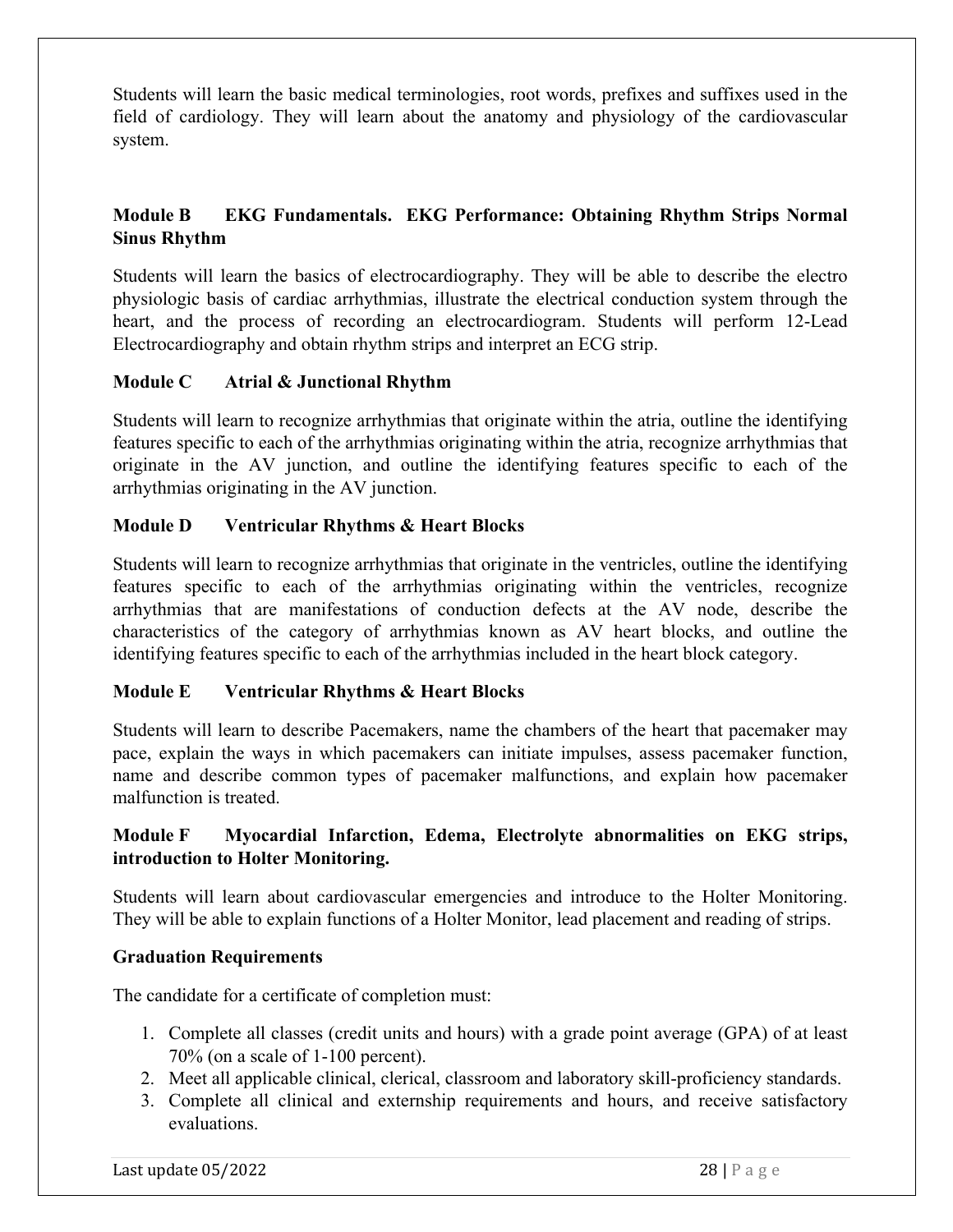#### MEDICAL ASSISTANT PROGRAM

Job Classification: Medical Assistant, Clinical Medical Assistant

#### **Standard Occupational Classification Code: 31-9092**

720 clock hours; 47 Credit units Certificate Program (under college level)

#### *Program Description:*

The Medical Assistant Program (certificate) is designed to prepare students for entry-level positions as medical assistants in a variety of health care settings. Students study the structure and function of the major body systems in conjunction with medical terminology, diagnostic and therapeutic procedures, computer skills, administrative processes, bookkeeping and accounting practices, and the processing of medical insurance forms and claims.

In recent years, the medical assisting profession has become indispensable to the health care field. Physicians have become more reliant on medical assistants for their front and back office skills, and their services are being sought by medical offices, and ambulatory care providers, clinics, hospitals, urgent care centers, nursing homes, medical supply businesses, home health agencies, insurance providers, and pharmaceutical companies. This certificate program prepares graduates to fill entry-level positions such as clinical or administrative assistant, medical receptionist, and medical insurance biller.

This program is divided into eight learning units called modules. Each stands alone as a unit of study and is not dependent upon the completion of any previous or subsequent module. If students do not complete any portion of a module, the entire module must be repeated. Students may enter the program in any of the seven modules and continue through these modules until all have been completed. Following the successful completion of the first seven modules, students participate in a 160-hour externship.

#### *Objectives:*

The objective of the Medical Assistant Program is to provide the student with the appropriate didactic theory and hands-on skills required and necessary, to prepare them for entry level positions such as clinical or administrative assistant, medical receptionist, and medical insurance biller. Students study the structure and function of the major body systems in conjunction with medical terminology, diagnostic and therapeutic procedures, computer skills, administrative processes, bookkeeping and accounting practices, and the processing of medical insurance forms and claims.

#### *Educational Objectives:*

The objective of the Medical Assisting Program is to provide the student with the appropriate didactic theory and hands-on skills required and necessary, to prepare them for entry level positions such as clinical or administrative assistant, medical receptionist, and medical insurance biller. Students study the structure and function of the major body systems in conjunction with medical terminology, diagnostic and therapeutic procedures, computer skills, administrative processes, bookkeeping and accounting practices, and the processing of medical insurance forms and claims.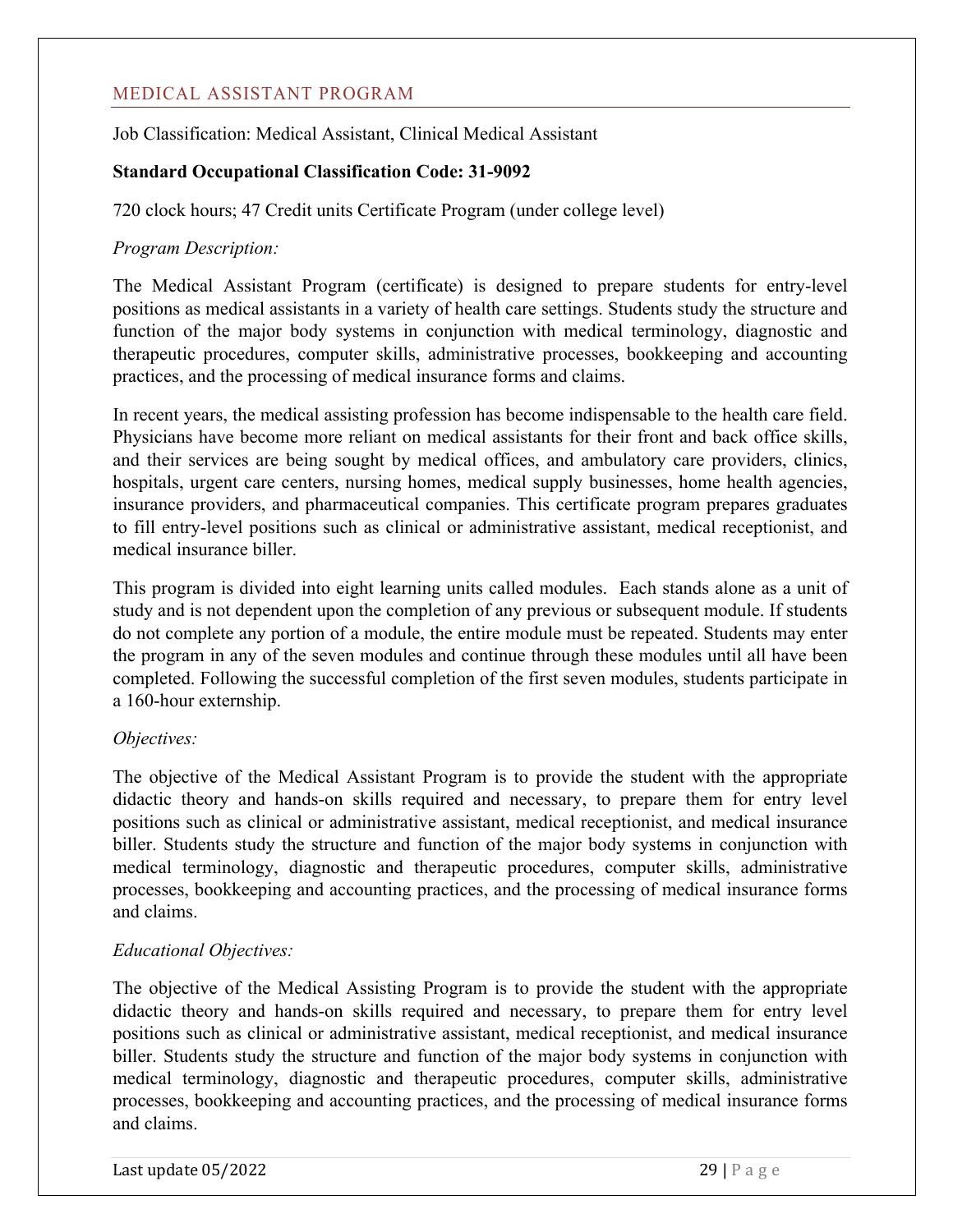#### *Course Objectives:*

Upon completion of this program, the student will be able to:

- $\checkmark$  Upon successful completion of this program, the graduate will be able to:
- $\checkmark$  Demonstrate professionalism and ethical behavior.
- $\checkmark$  Discuss the history of medical assisting as it relates to medical practice and professional organizations.
- $\checkmark$  Recognize and respond to verbal and non-verbal communication, and use appropriate communication techniques.
- $\checkmark$  Demonstrate knowledge of and use appropriate terminology for the different body systems, illnesses and injuries associated with those systems, and diagnostic and therapeutic procedures.
- $\checkmark$  Apply principles of infection control and use appropriate aseptic technique.
- $\checkmark$  Perform clinical responsibilities, including preparing patients for examination and procedures, preparing and administering medications as directed, collecting and processing specimens, recognizing emergencies, and performing CPR and first aid.
- $\checkmark$  Identify minor surgical procedures and demonstrate the ability to assist with those procedures.
- $\checkmark$  Instruct and teach patients methods of health promotion and disease prevention.
- $\checkmark$  Maintain accurate patient records.
- $\checkmark$  Perform administrative procedures that include telephone techniques, appointment scheduling, record management, and insurance billing procedures.
- $\checkmark$  Demonstrate skills related to word processing, medical transcription, the processing of insurance claims, and simulated computerized medical office applications.
- $\checkmark$  Implement current procedural terminology and ICD-9 coding.
- $\checkmark$  Accurately complete bookkeeping, banking, and financial procedures.
- $\checkmark$  Demonstrate acceptable speed and accuracy in computer keyboarding.
- $\checkmark$  Develop a resume and identify a career plan that includes potential job leads, networking contacts, a job search schedule, and five year goals.

The method by which these objectives and the mission of the institution fulfilled will be achieved through direct instruction, lecture and practicum. The Instructor provides assistance by integrating technology into instruction and emphasizes student-centered learning and by placing more responsibility on the students to take the initiative for meeting the demands of various learning tasks.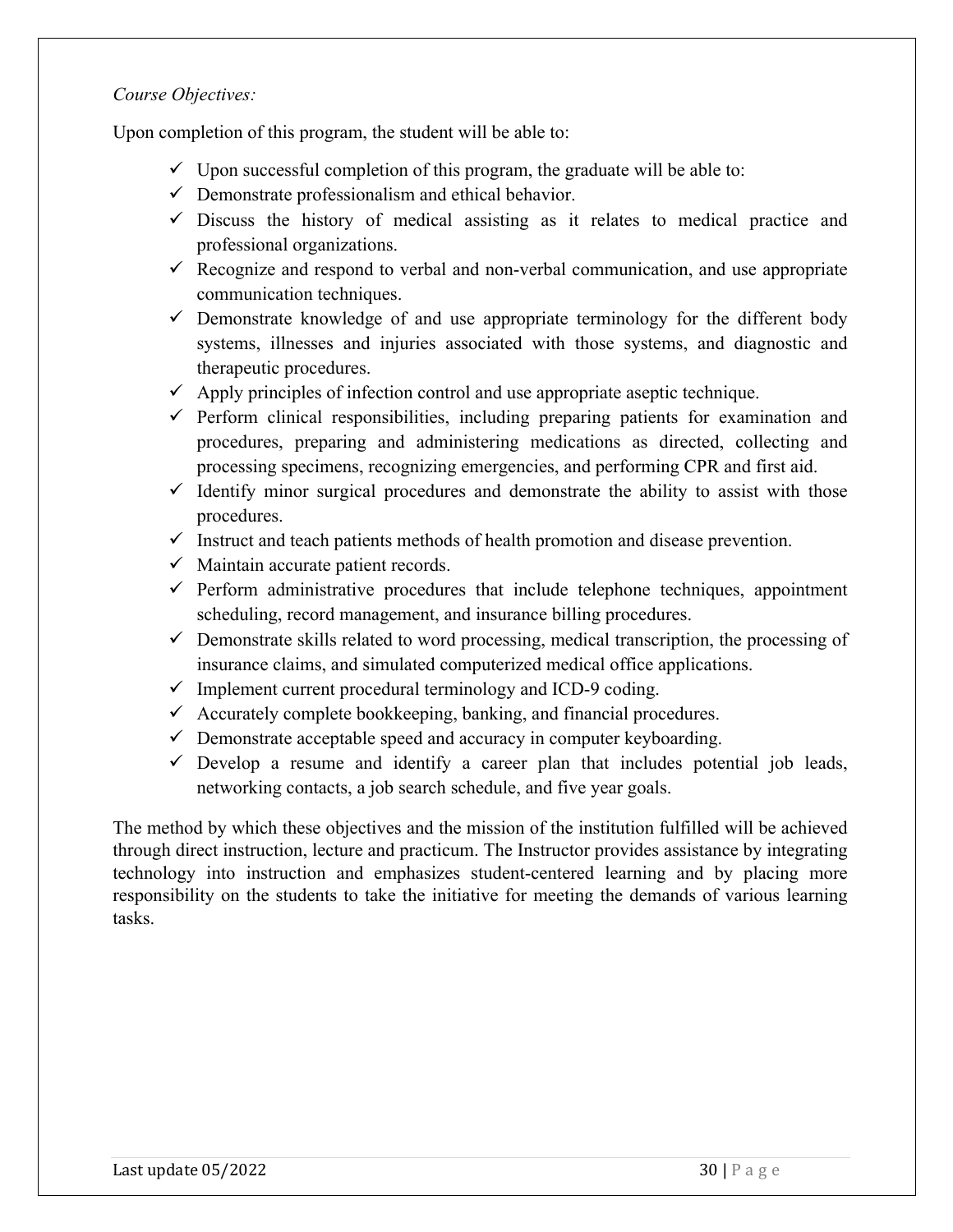*Course Outline* 

| Course        | <b>Course Title</b>                                          | <b>Clock</b> | <b>Credit</b> |
|---------------|--------------------------------------------------------------|--------------|---------------|
| <u>Number</u> |                                                              | <b>Hours</b> | <b>Units</b>  |
| Module 110    | <b>Administrative Medical Assisting Duties</b>               | 80           | 6             |
| Module 120    | Introduction to Anatomy and Physiology                       | 80           | 6             |
| Module 130    | Office Environment Safety Infection Control and<br>aboratory | 80           | 6             |
| Module 140    | Psychology and Special Senses                                | 80           | 6             |
| Module 150    | <b>Medical Management</b>                                    | 80           | 6             |
| Module 160    | <b>Clinical Medical Assisting Duties</b>                     | 80           | 6             |
| Module 170    | Pharmacology and Office Emergencies                          | 80           | 6             |
| Module 180    | Externship                                                   | 160          | 5             |
|               | Program Total                                                | 720          | 47            |

*Course Descriptions: ALL COURSES MUST BE TAKEN IN SEQUENCE*

#### **Module 110 Administrative Medical Assisting Duties**

This module will introduce the students to the history and practice of medicine. It will present the basic concepts of medical law and ethics, communications (verbal and nonverbal and written), and telephone techniques. The module also covers the different aspects associated with medical assisting which includes the description of the office facilities, equipment and supplies, patient reception, appointment scheduling, managing medical records and medical office management. In addition, the module presents professionalism by describing the concepts of making a commitment to your job.

#### **Module 120 Introduction to Anatomy and Physiology**

This module covers the introduction to anatomy and physiology, including the organizational levels of the body and medical terminology. The course also presents the definition of anatomical position, as well as the terms of body positions, body planes, directional terms, body cavities, quadrants and body regions. The module provides the concepts of the skeletal and muscular systems; their structures, functions and common disorders. It will also present the basic drugs/agents, diagnostic and lab tests associated with the musculoskeletal system. Word building skills will be incorporated within the module. Concepts of professionalism, discussing the personal traits of the health care professional is also presented. Professionalism in dress, behavior, and attitude are presented and monitored throughout the program.

#### **Module 130 Office Environment Safety Infection Control and Laboratory**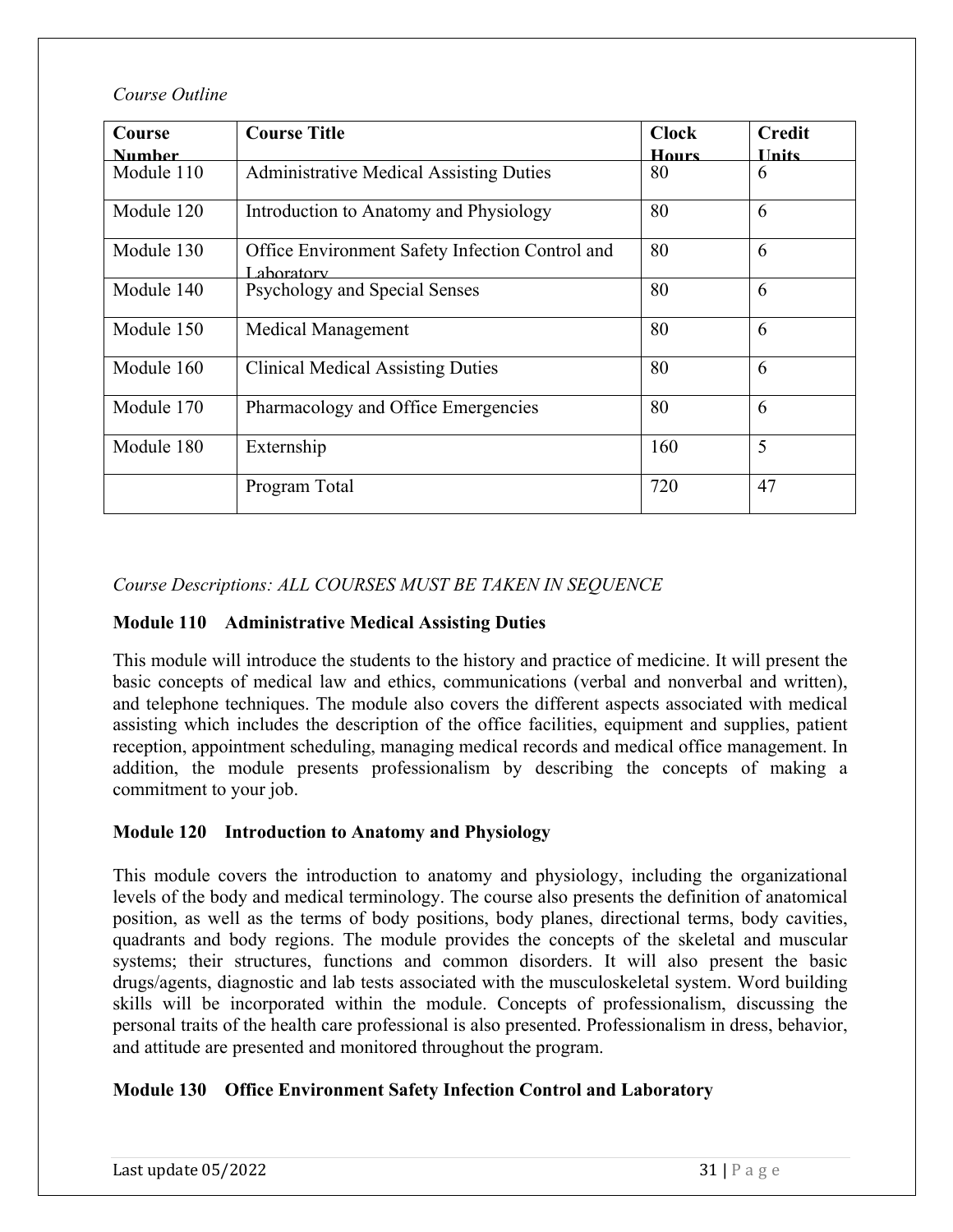This module covers the concepts relating to the office environment safety and measures that includes discussion of blood borne pathogens, universal precautions, proper body mechanics and quality assurance. The module further presents concepts of infection control and clinical laboratory. Lymphatic and immune systems are also discussed. Concepts of professionalism relating to working with others will be described. Professionalism in dress, behavior, and attitude are presented and monitored throughout the program.

#### **Module 140 Psychology and Special Senses**

This module presents the concepts of the nervous and integumentary systems, as well as the eye and ear. The module covers the systems' structures and functions, common disorders, drugs/agents, diagnostic and lab tests. Word building skills will be incorporated throughout the module. Additional topics for this module are psychology and patient education. Concepts of professionalism, discussing the "professionalism and your personal life" is also presented. Professionalism in dress, behavior, and attitude are presented and monitored throughout the program.

#### **Module 140 Medical Management**

This module covers the concepts of financial management, medical insurance, types and claims. The module further presents the concepts of medical coding, as well as the anatomy and physiology of the digestive and urinary systems. Concepts of professionalism relating to the practicum experience will be described. Professionalism in dress, behavior, and attitude are presented and monitored throughout the program.

#### **Module 140 Clinical Medical Assisting Duties**

This module covers the concepts of clinical medical assisting duties as they relate to vital signs, physical examinations, medical specialties and their relationship to lifespans, and nutrition. The module also presents concepts and information related to the study of anatomy and physiology of the cardiovascular and respiratory systems. Concepts of professionalism relating to career planning and employment will also be discussed. Professionalism in dress, behavior, and attitude are presented and monitored throughout the program.

#### **Module 140 Pharmacology and Office Emergencies**

This module covers the concepts of pharmacology and office emergencies. This module also presents the anatomy and physiology of the endocrine and reproductive systems. Review of professionalism, as well as the forms associated with preparation for employment will be discussed. Professionalism in dress, behavior, and attitude are presented and monitored throughout the program.

#### **Module 140 Medical Assisting Externship**

Upon successful completion of Modules A through G, Medical Assisting students participate in a 200 hour externship at an approved facility. The externship provides the student an opportunity to apply principles and practices learned in the program and utilize entry level Medical Assisting skills in working with patients. Medical assisting externs work under the direct supervision of qualified personnel at the participating externship sites, and under general supervision of the school staff. Externs are evaluated by supervisory personnel at the site at 100 and 200-hour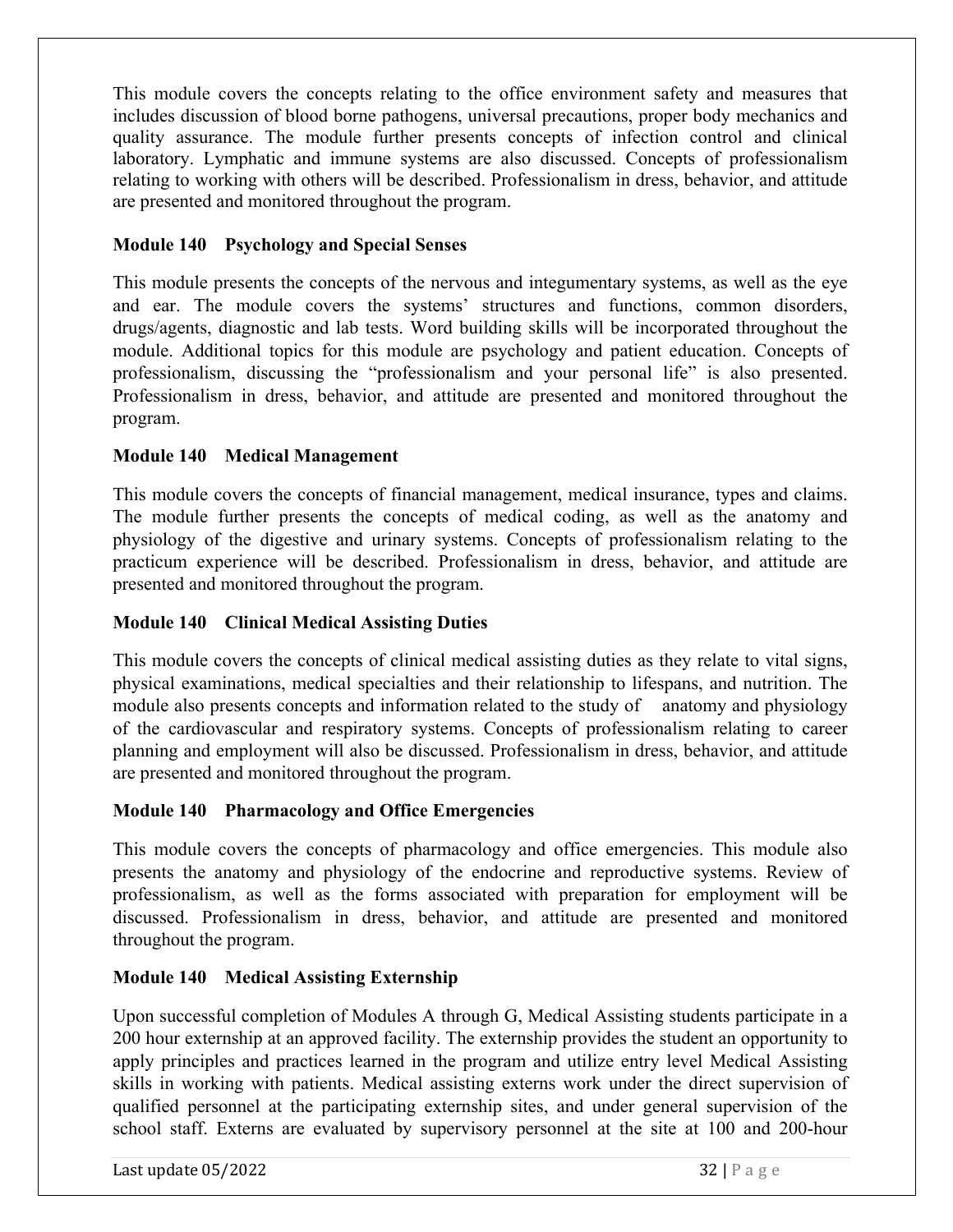intervals. Completed evaluation forms are placed in the students' permanent records. Students must successfully complete their externship experience in order to fulfill requirements for graduation.

#### **Graduation Requirement:**

The candidate for a certificate of completion must:

- 1. Complete all classes (credit units and hours) with a grade point average (GPA) of at least 70% (on a scale of 1-100 percent).
- 2. Meet all applicable clinical, clerical, classroom and laboratory skill proficiency standards.
- 3. Complete all clinical and externship requirements and hours, and receive satisfactory evaluations.

#### **Licensure Disclosure**

Although Medical Assistants are not licensed, certified, or registered by the State of California, the Medical Assistant's employer and/or supervising physician's or podiatrist's malpractice insurance carrier may require that the Medical Assistant must be certified by one of the approved certifying organizations in order to train other medical assistants. (Title 16 CCR 1366.3).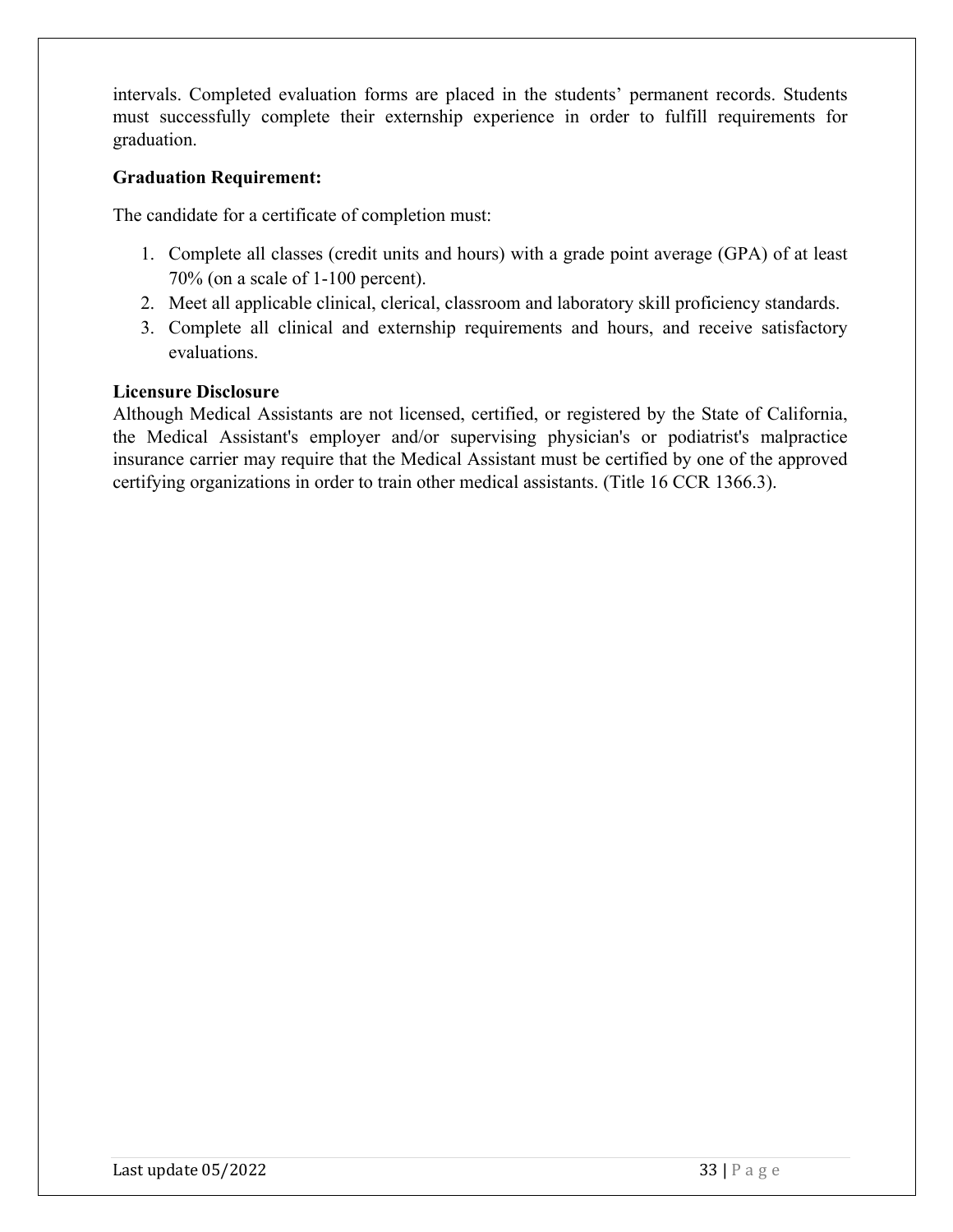#### LICENSURE REQUIREMENTS

#### **Certified Phlebotomy Technician 1**

Upon completion of our Department of Public Health-approved program, students will receive a certificate of completion and become eligible to take an examination for certification in the State of California as a Certified Phlebotomist Technician level 1. With passage of the exam graduate must submit an application. Applications will not be reviewed unless the proper \$100 fee is submitted. This fee is non-refundable.

A valid social security number is mandatory for certification by the State of California. Please contact the U.S. Social Security Administration for further information on how to obtain a social security number. It is the applicant's responsibility to make sure that the application and all other supporting documents are submitted in a timely manner. You must have all correspondence specify: "Attention: Phlebotomy Program". This will reduce the likelihood of receipt of the documents by other programs which in turn may cause a delay in the processing of your application. Documents include official transcripts, verification of training and experience and certificate of completion of training course, two passport size photos and state approved examination.

#### **Medical Assistant**

Although medical assistants are not licensed, certified, or registered by the State of California, the medical assistant's employer and/or supervising physician's or podiatrist's malpractice insurance carrier may require that the medical assistant must be certified by one of the approved certifying organizations in order to train other medical assistants. (Title 16 CCR 1366.3).

#### **ECK/EKG Technician**

There are no regulations requiring a person who uses an EKG machine to be certified. Most professionals already have healthcare training and education, which usually involves training in how to use an EKG machine. However, certification is becoming an employer-based requirement for cardiographic technicians. Upon graduation a student may seek EKG certification from various organizations, including the National Center for Competency Testing (NCCT) and the National Healthcareer Association (NHA).

The NCCT offers the National Certified ECG Technician (NCET) designation. The NCCT is an independent organization that offers various certifications for professionals within the medical field. The NCET exam is developed through a process that involves a job analysis and gathering information from schools, employers and those working in the field.

The NHA offers you the chance to earn the Certified EKG Technician (CET) designation. The NHA is an organization that offers certification options and resources to healthcare professionals. Certification exams from the NHA are developed by a research and test development team.

To be eligible to take the CET exam, you must earn a high school diploma or equivalent and have documented proof of the performance of 10 EKG tests through a training program or work experience. The exam has 100 questions and covers topics including the cardiovascular system, medical terminology, EKG interpretation, EKG equipment, patient rights and professionalism. To recertify, you must show proof of at least 10 continuing education credits every two years.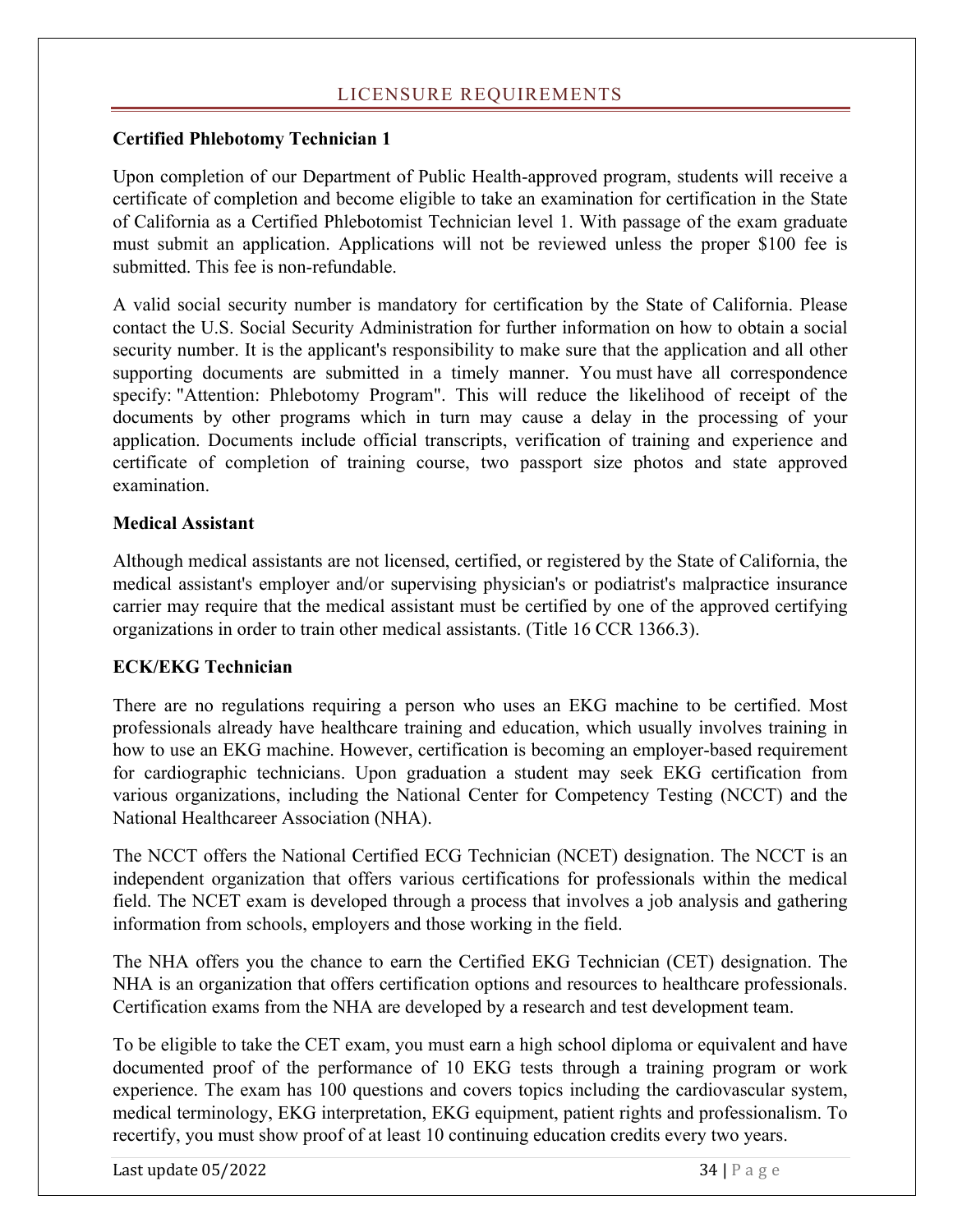#### STAFF

## ACADEMIC OFFICER

#### IRODAKHON YULDASHEVA CHIEF EXECUTIVE OFFICER & CHIEF

*California Phlebotomy Technician 1, Certificate of EKG Instructor from ASPT, California EKG Monitor Technician Certification CPR/BLS Instructor Certification. Professor and clinical instructor at Tashkent State Medical University 1988 to 1994.*

#### LETTY RAMOS CHIEF OPERATING OFFICER

*California Certified Phlebotomy Technician 1. Letty has been teaching since Phlebotomy 2002 and has work in a number of BPPE approved schools that also teach phlebotomy, Meridian Institute, California Technical Education College and Medical Science College.*

#### FACULTY

ZAFAR SAIDKARIEV RN 806153 CLINICAL DIRECTOR *California Registered Nursing License, New York Registered Nursing License, C.P.R./BLS Certification Tashkent Pediatric University Tashkent, Uzbekistan from 1990 to 1996.*

Iroda Yuldasheva PHLEBOTOMY INSTRUCTOR *California Phlebotomy Technician 1, National Certified Phlebotomy Technician, teaching since Phlebotomy 2009.*

IRODA YULDASHEVA ECG/EKG INSTRUCTOR

*California Phlebotomy Technician1, Certificate of EKG Instructor from ASPT, California EKG Monitor Technician Certification CPR/BLS Instructor Certification. Professor and clinical instructor at Tashkent State Medical University 1988 to 1994*

Nozima Niyozova Admission Representative